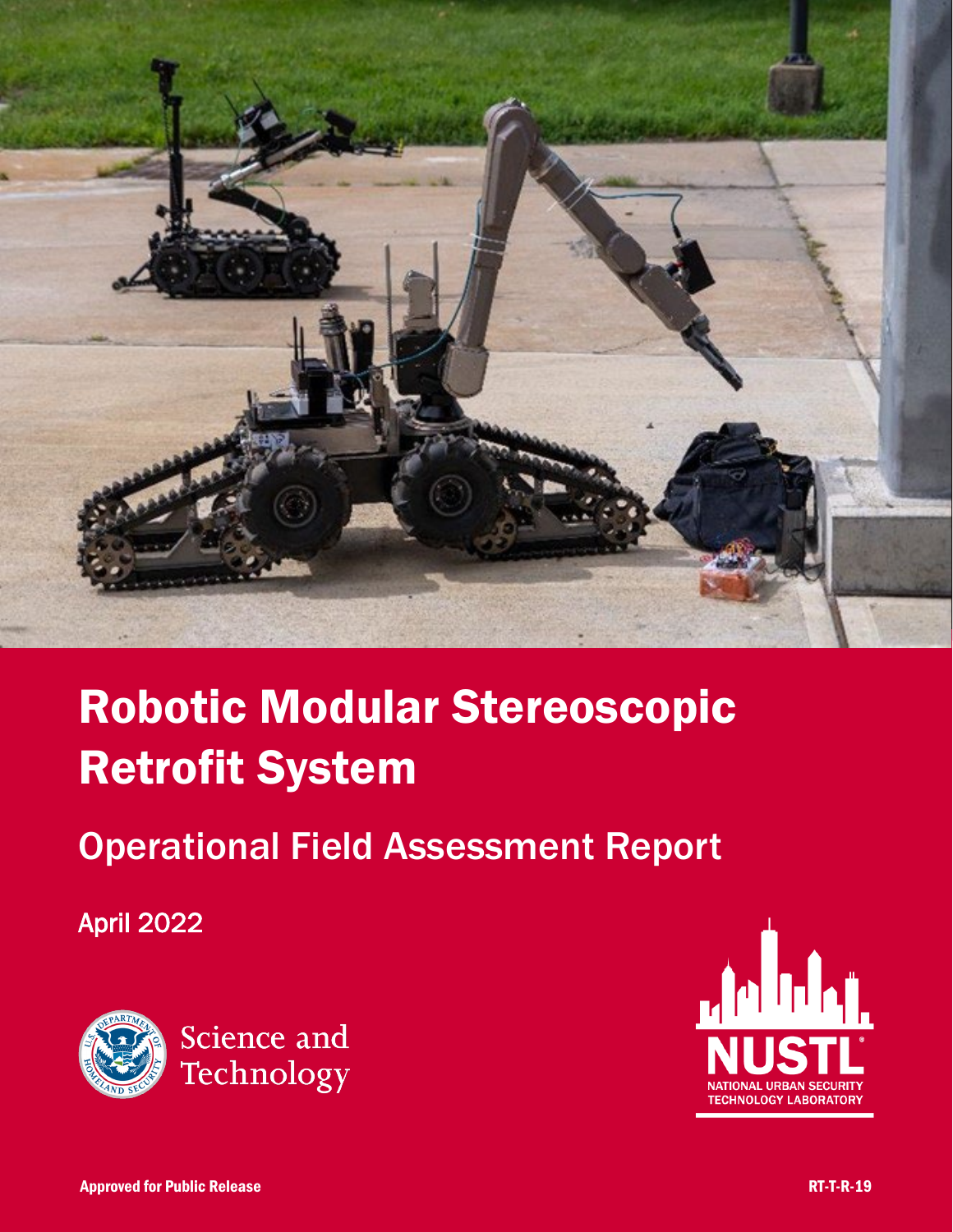The "Robotic Modular Stereoscopic Retrofit Operational Field Assessment Report*"* was prepared by the National Urban Security Technology Laboratory, U.S. Department of Homeland Security, Science and Technology Directorate.

The views and opinions of authors expressed herein do not necessarily reflect those of the U.S. Government.

Reference herein to any specific commercial products, processes, or services by trade name, trademark, manufacturer, or otherwise does not necessarily constitute or imply its endorsement, recommendation, or favoring by the U.S. Government.

The information and statements contained herein shall not be used for the purposes of advertising, nor to imply the endorsement or recommendation of the U.S. Government.

With respect to documentation contained herein, neither the U.S. Government nor any of its employees make any warranty, express or implied, including but not limited to the warranties of merchantability and fitness for a particular purpose. Further, neither the U.S. Government nor any of its employees assume any legal liability or responsibility for the accuracy, completeness, or usefulness of any information, apparatus, product, or process disclosed; nor do they represent that its use would not infringe privately owned rights.

The images included herein were provided by the U.S. Department of Homeland Security, Science and Technology Directorate, unless otherwise noted.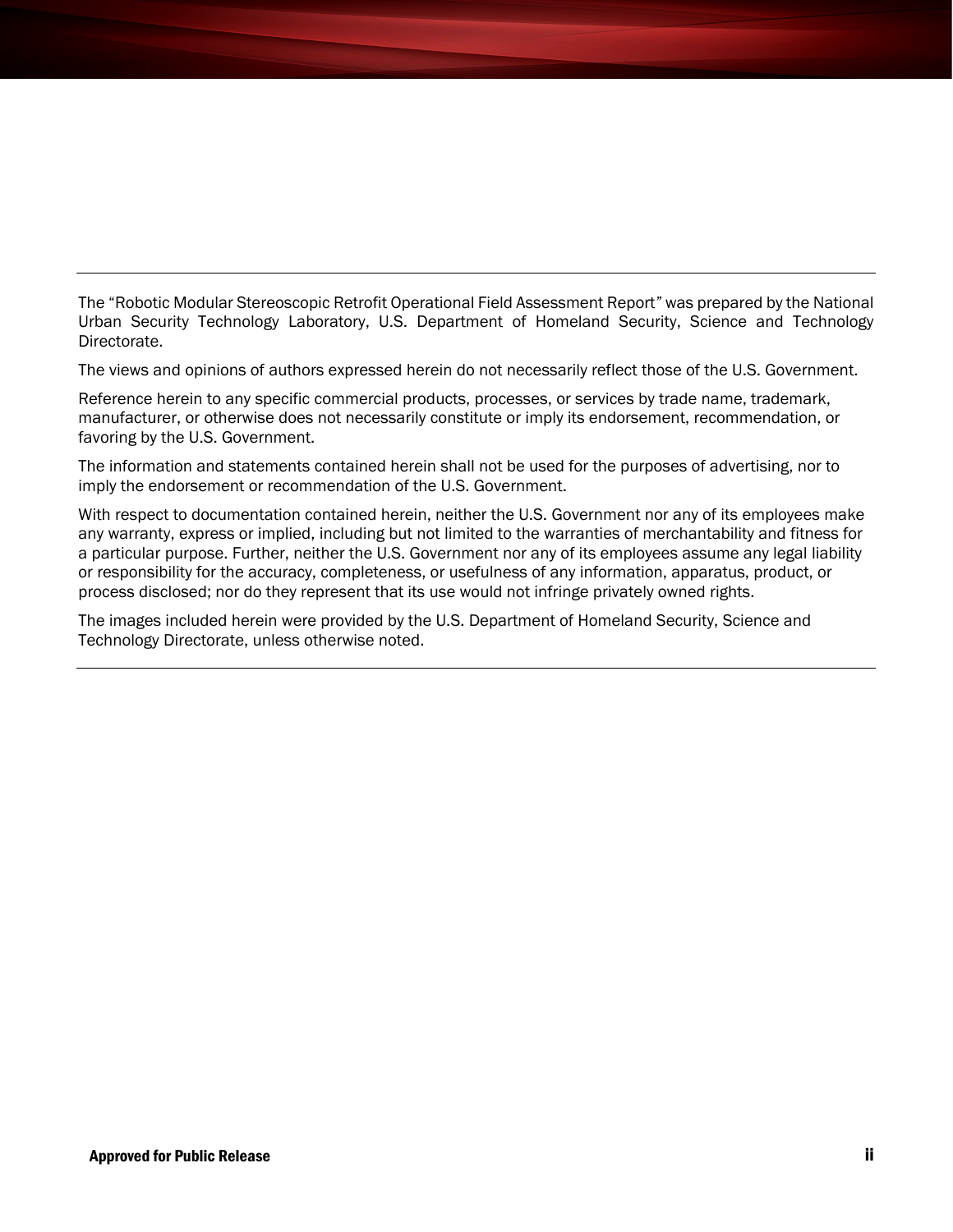# FOREWORD

The National Urban Security Technology Laboratory (NUSTL) is a federal laboratory organized within the U.S. Department of Homeland Security (DHS) Science and Technology Directorate (S&T). Located in New York City, NUSTL is the only national laboratory focused exclusively on supporting the capabilities of state, local, tribal and territorial first responders to address the homeland security mission. The laboratory provides first responders with the necessary services, products, and tools to prevent, protect against, mitigate, respond to and recover from homeland security threats and events.

DHS S&T works closely with the nation's emergency response community to identify and prioritize mission capability gaps, and to facilitate the rapid development of critical solutions to address responders' everyday technology needs. DHS S&T gathers input from federal, state, local, tribal and territorial first responders, and engages them in all stages of research and development—from building prototypes to operational testing to transitioning tools that enhance safety and performance in the field—with the goal of advancing technologies that address mission capability gaps in a rapid time frame, and then promoting quick transition of these technologies to the commercial marketplace for use by the nation's first responder community.

As projects near completion, NUSTL conducts an operational field assessment (OFA) of the technology's capabilities and operational suitability to verify and document that project goals were achieved.

NUSTL's publicly released OFA reports are available at: [https://www.dhs.gov/publications](https://www.dhs.gov/publications-library/collections/science-and-technology)[library/collections/science-and-technology.](https://www.dhs.gov/publications-library/collections/science-and-technology) OFA reports deemed sensitive are available on a case-by-case basis and can be requested by contacting [NUSTL@hq.dhs.gov.](mailto:NUSTL@hq.dhs.gov)

Visit the DHS S&T website, [www.dhs.gov/science-and-technology/first-responder-technologies,](http://www.dhs.gov/science-and-technology/first-responder-technologies) for information on other projects relevant to first responders.

Visit the NUSTL website, [www.dhs.gov/science-and-technology/national-urban-security-technology](https://www.dhs.gov/science-and-technology/national-urban-security-technology-laboratory)**laboratory**, for more information on NUSTL programs and projects.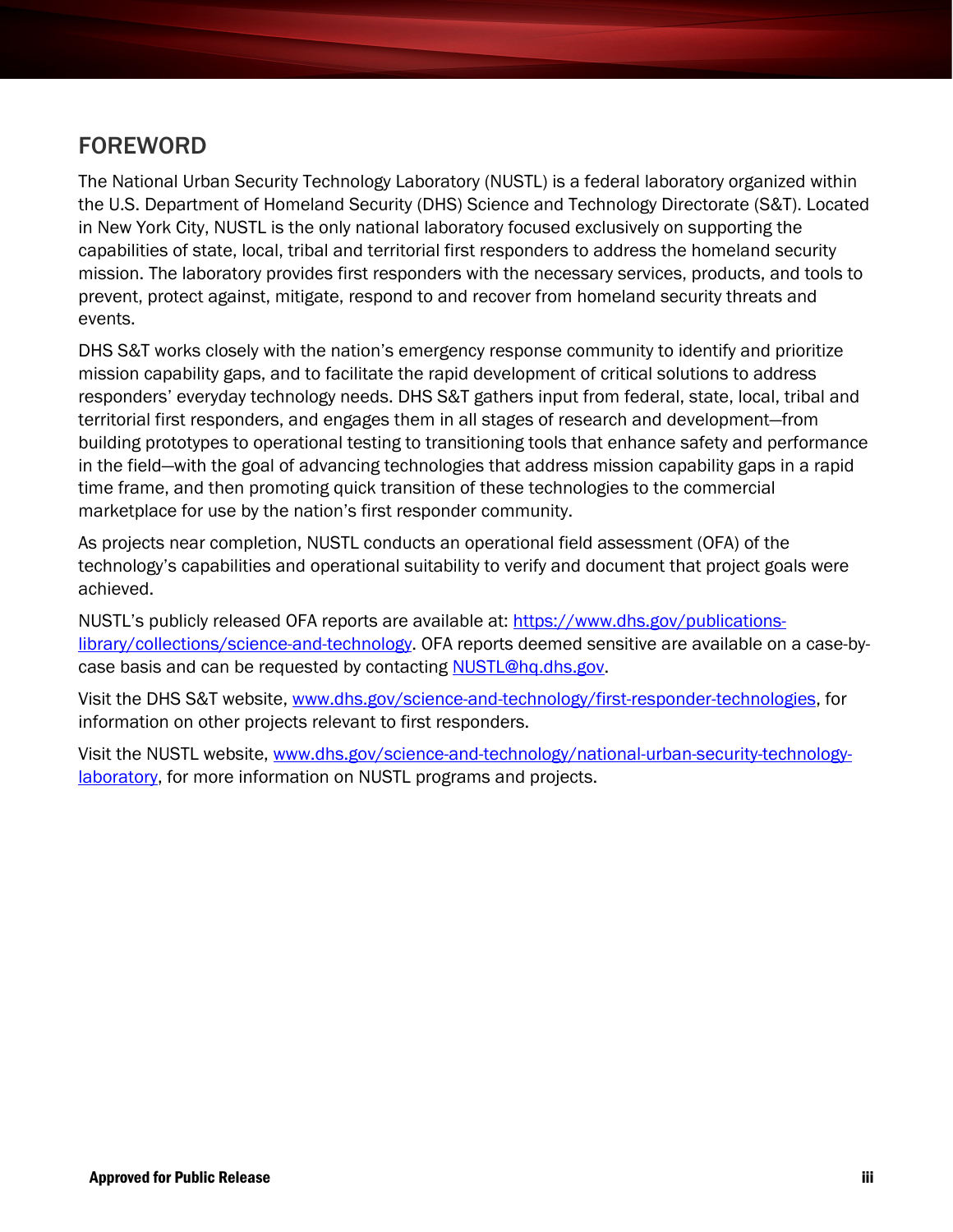# POINTS OF CONTACT

National Urban Security Technology Laboratory U.S. Department of Homeland Security Science and Technology Directorate 201 Varick Street New York, NY 10014

E-mail: [NUSTL@hq.dhs.gov](mailto:NUSTL@hq.dhs.gov) Website: [www.dhs.gov/science-and-technology/national-urban-security-technology-laboratory](https://www.dhs.gov/science-and-technology/first-responder-technologies)

#### Authors:

Robert Casparro, General Engineer/Operations Analyst Blaise Linn, Engineer Cecilia Murtagh, Mechanical Engineer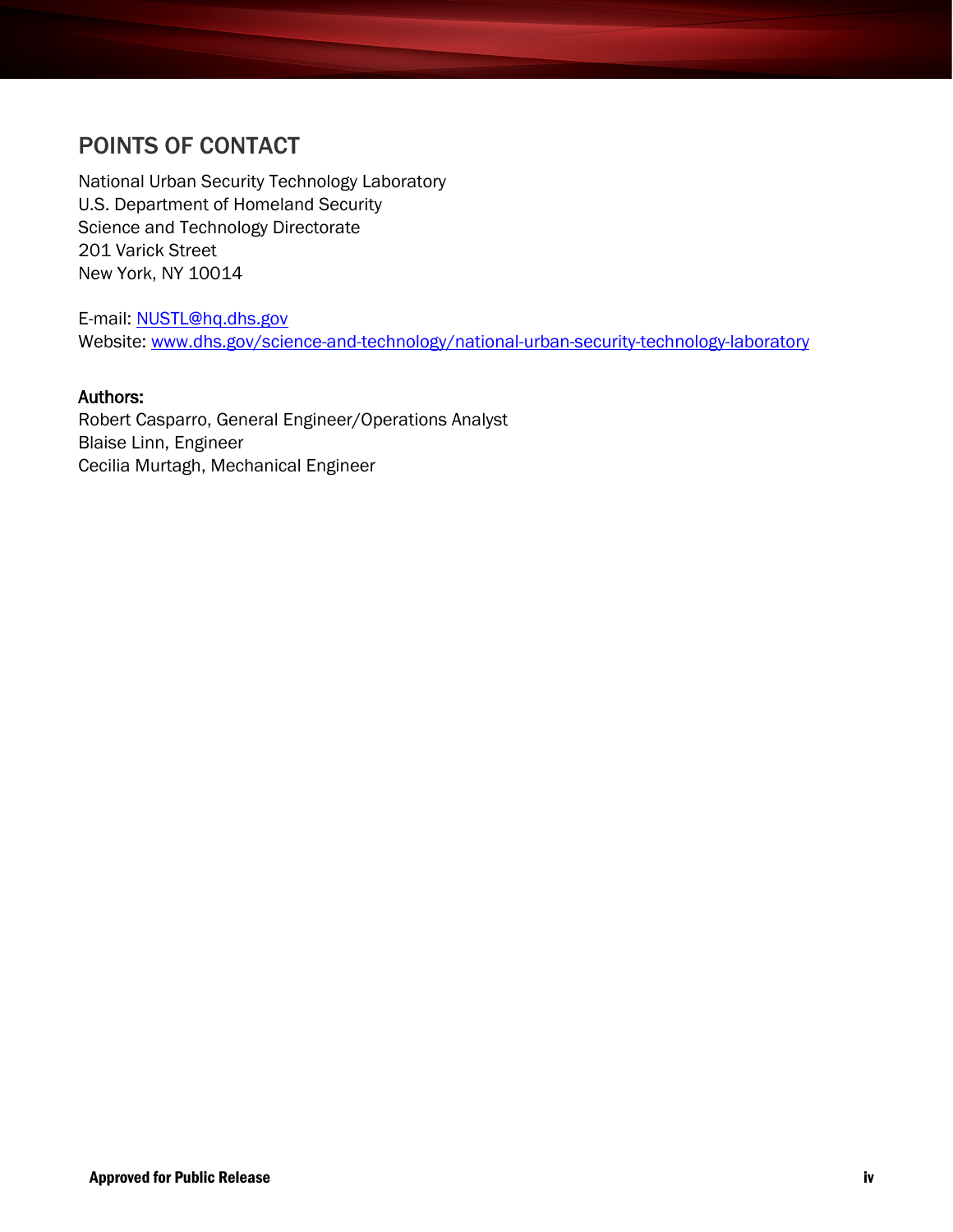# EXECUTIVE SUMMARY

The Robotic Modular Stereoscopic Retrofit (MSR) System was designed by Honeybee Robotics with support from the U.S. Department of Homeland Security's (DHS) Science and Technology Directorate (S&T). The MSR is a vision system for bomb disposal robots that provides a remote operator with stereoscopic imagery for improved depth perception and robot manipulation assistance.

Bomb robots are used to inspect and manipulate suspect packages or explosives and are controlled by operators from a safe standoff distance. Operators rely on robot vision systems for video imagery to control the robot, its manipulator arm and its gripper. The MSR aims to improve an operator's perception of the robot's environment by providing a real-time, high-resolution, three-dimensional image without the need for headsets or special glasses. The MSR is composed of a camera module, a power and data transmission core module, and an operator control station (OCS) with lenticular display. The MSR is modular, platform-agnostic, and built with commercially available components to be an affordable option for retrofitting existing robots. The camera modules can also be installed on various locations on the robot for different mission scenarios.

S&T's National Urban Security Technology Laboratory (NUSTL) conducted an operational field assessment (OFA) on September 22, 2021, during which five experienced bomb technicians evaluated the system at the Middlesex County Fire Academy located in Sayreville, New Jersey. Evaluators installed individual MSR systems on three different robot platforms (i.e., an Icor MK3, an Icor T5, and a Telemax Hybrid) and operated the system under daylight, lowlight and extended distance conditions.

The evaluators readily adapted to using the MSR system for stereoscopic imagery and favorably rated its depth perception capability. They considered the camera's image quality an improvement over existing robot cameras. They made suggestions for improving the usability of the display screen in bright sunlight conditions and for mounting the MSR components on the robots. During the OFA, the MSR systems' video lagged and failed when the robot moved beyond approximately 150 to 250 feet from the control station and when the robot went into or behind a concrete block building. Evaluators stated that the wireless transmission capability of the MSR must be improved so that the MSR will operate wherever the robot can operate.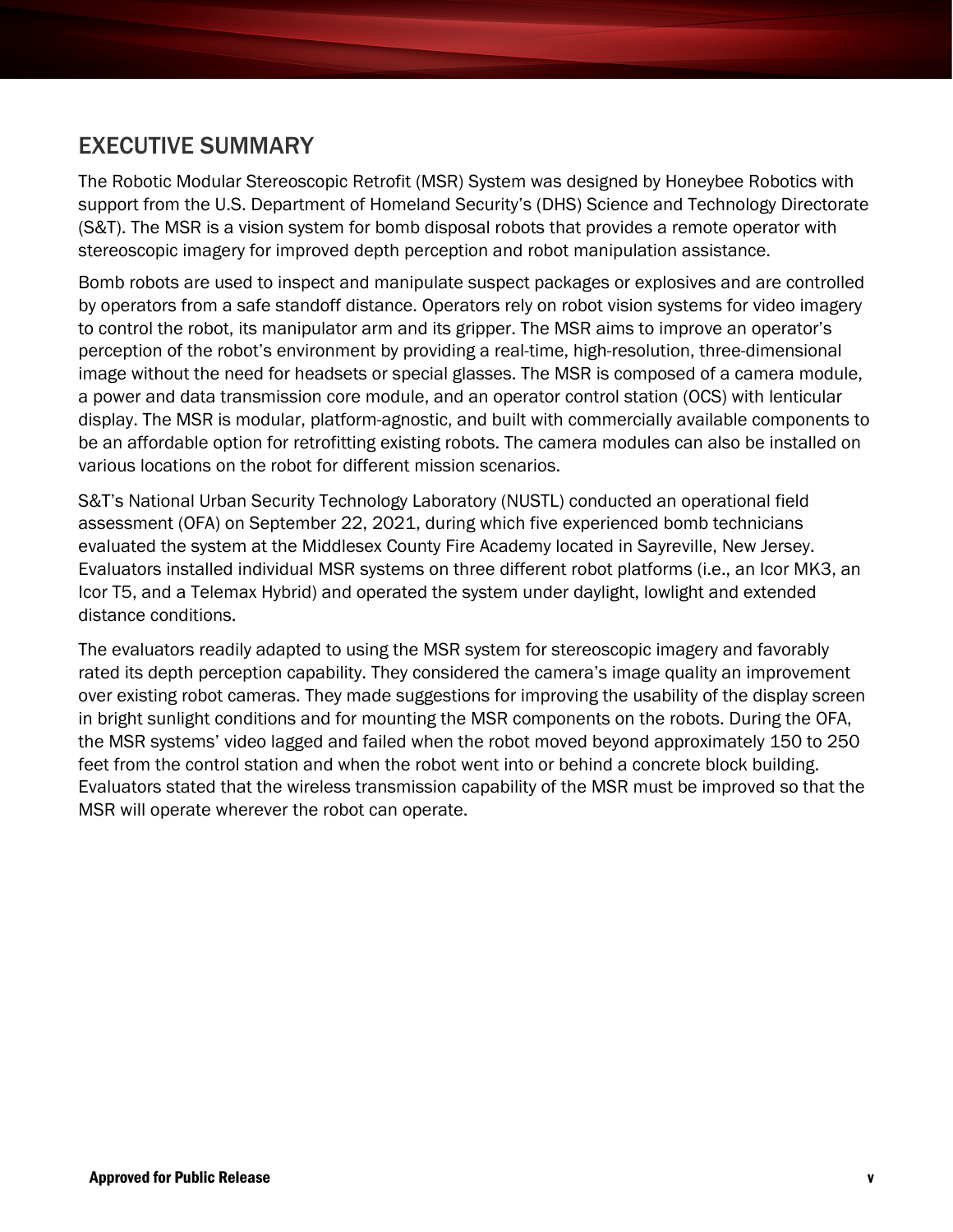# **TABLE OF CONTENTS**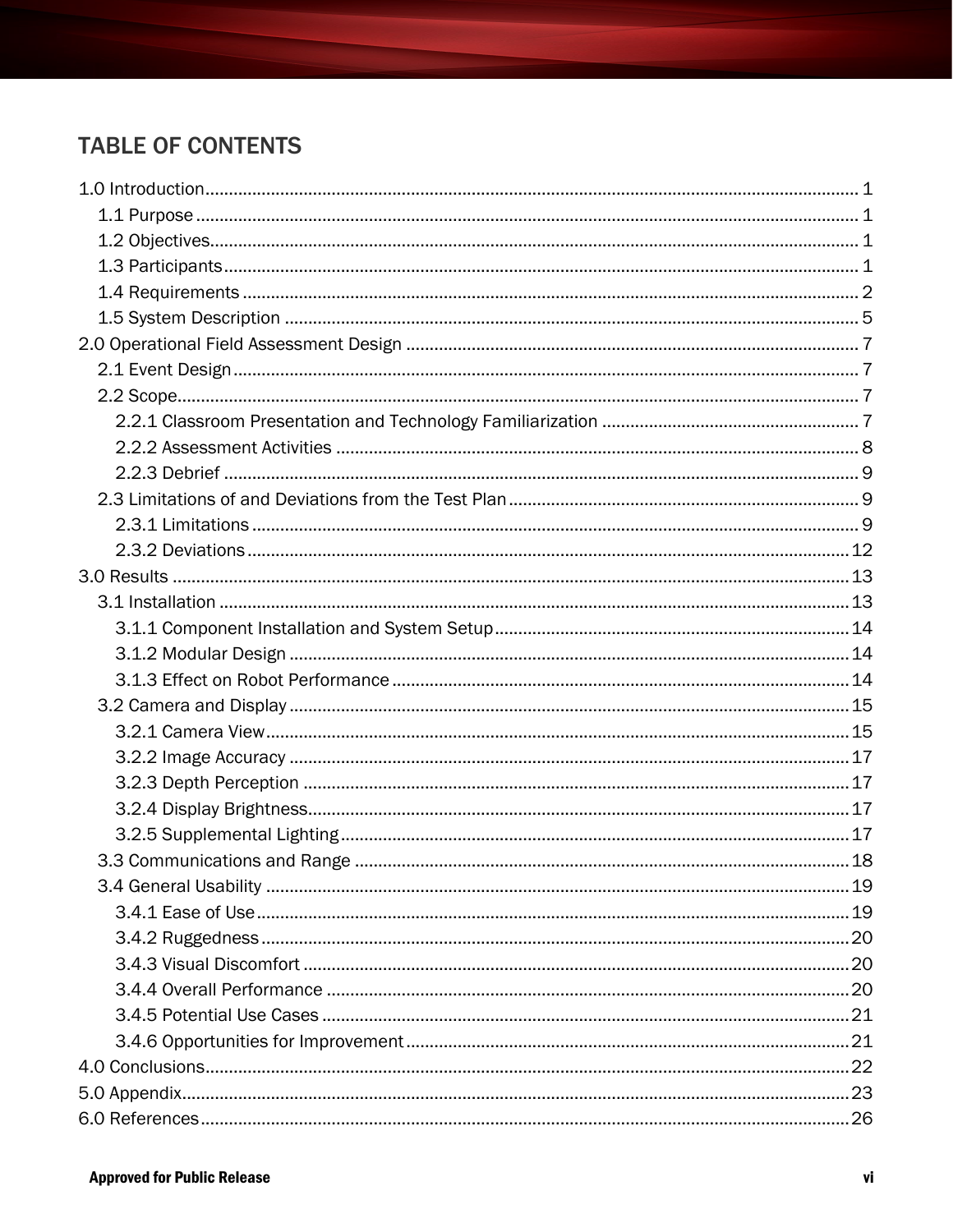# LIST OF FIGURES

# LIST OF TABLES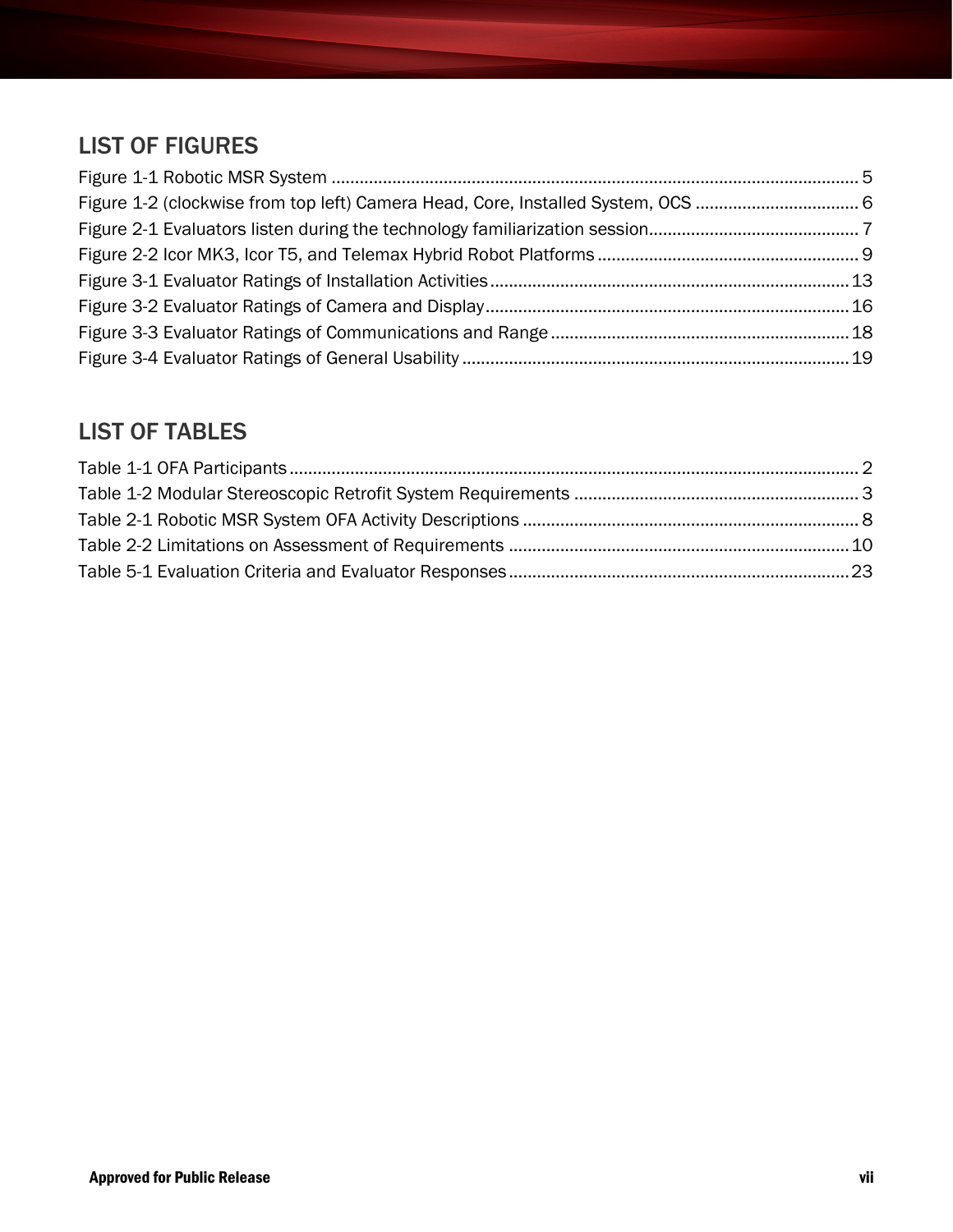# <span id="page-7-0"></span>1.0 INTRODUCTION

Bomb technicians protect the public by rendering explosives safe and performing forensic work on those explosives. Mobile, unmanned platforms (i.e., bomb disposal robots) are controlled by operators from a safe standoff distance. Bomb technicians rely on robot vision systems for video imagery to control the robot, its arm, and its gripper for manipulation of devices or tools. Existing robot vision systems, however, are limited to two-dimensional images.

As a result, the Department of Homeland Security's (DHS) Science and Technology Directorate (S&T) awarded a contract to Honeybee Robotics to develop the Robotic Modular Stereoscopic Retrofit System (MSR). This system aims to improve an operator's perception of the robot's environment by providing real-time, high quality, stereoscopic video imagery using camera heads, a power and data transmission core module, and an operator control station (OCS) with a glasses-free lenticular display. The display creates the perception of 3-dimensional depth of the environment or an object of interest. The MSR is platform-agnostic and built with commercially available components to be an affordable option for retrofitting existing robots.

On behalf of the S&T Office of Mission and Capability Support (MCS), the National Urban Security Technology Laboratory (NUSTL) conducted an operational field assessment (OFA) to evaluate the suitability of the MSR for use by bomb technicians. NUSTL conducted the OFA at the Middlesex County Fire Academy located in Sayreville, New Jersey. MCS and Office of Science and Engineering (OSE) program management staff observed remotely over Microsoft Teams. This report describes the evaluators' feedback obtained during the operational test activities that simulated conditions one might encounter during emergency response missions.

#### <span id="page-7-1"></span>1.1 Purpose

The purpose of the OFA was to assess the suitability of the MSR for bomb technicians in a simulated operational environment.

## <span id="page-7-2"></span>1.2 Objectives

The OFA assessed MSR performance related to:

- Deployability, which includes the ease and speed of setting up the system, the ability to install it on multiple robot types, and the system's suitability in operational environments
- Capability to provide multiple camera views, including a stereoscopic view at distances up to 500 feet away (robot to operator control) and the effectiveness of that stereoscopic view
- Usability, defined as ease of use, accuracy, handling quality, and performance
- Conformity, that is, whether the MSR meets design requirements

#### <span id="page-7-3"></span>1.3 Participants

[Table 1-1](#page-8-1) lists the OFA participants. Five evaluators from four agencies participated, along with NUSTL's OFA team, the technology developer and a variety of observers.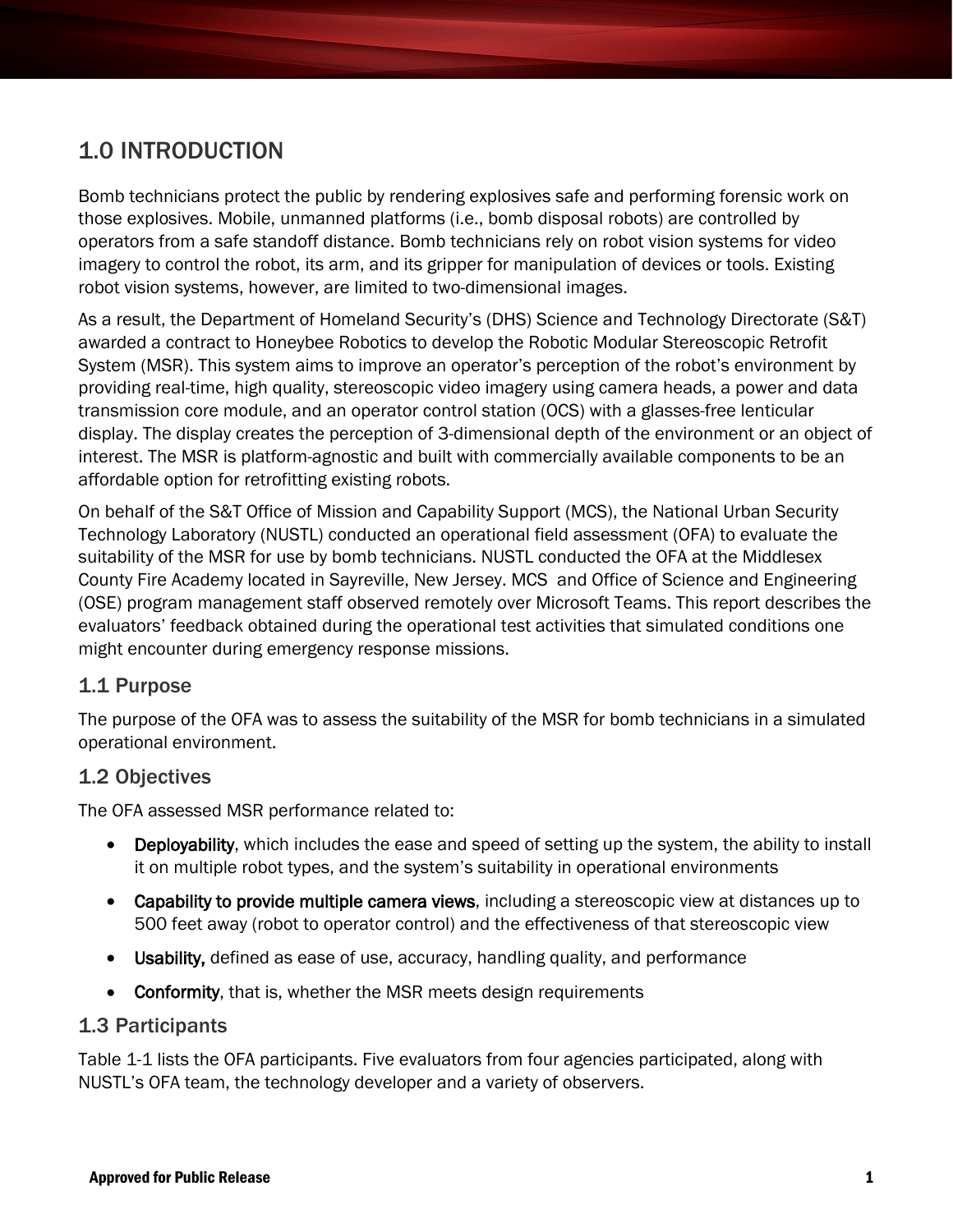#### Table 1-1 OFA Participants

<span id="page-8-1"></span>

| <b>Role</b>                                     | <b>Organization</b>                                                                                                                                                             |
|-------------------------------------------------|---------------------------------------------------------------------------------------------------------------------------------------------------------------------------------|
| Evaluators                                      | New Jersey State Police<br>Bethlehem Pennsylvania Bomb Squad<br>Federal Bureau of Investigation, New York City, New York<br>Federal Bureau of Investigation, Newark, New Jersey |
| Venue Host                                      | Middlesex County Fire Academy, New Jersey                                                                                                                                       |
| Program Managers and<br><b>Support Staff</b>    | U.S. Department of Homeland Security, Science and Technology Directorate<br>(through Microsoft Teams)                                                                           |
| <b>OFA Test Director and</b><br>Data Collectors | U.S. Department of Homeland Security, Science and Technology<br>Directorate, National Urban Security Technology Laboratory                                                      |
| <b>Technology Developer</b>                     | Honeybee Robotics Inc.                                                                                                                                                          |
| <b>Observers</b>                                | New Jersey State Police<br><b>Metro North Railroad</b><br>NYSTEC (New York State Technology Enterprise Corporation)                                                             |

#### <span id="page-8-0"></span>1.4 Requirements

[Table 1-2](#page-9-0) summarizes requirements that the MSR was expected to meet and the manner by which those requirements were tested during the OFA. Test requirements were drawn from the contract's statement of work [\[1\]](#page-32-1) and the "Gap Comparison" spreadsheet [\[2\]](#page-32-1)*,* both of which identify critical capabilities for functionality. The requirements in this matrix have been reviewed and validated by the S&T MCS program manager.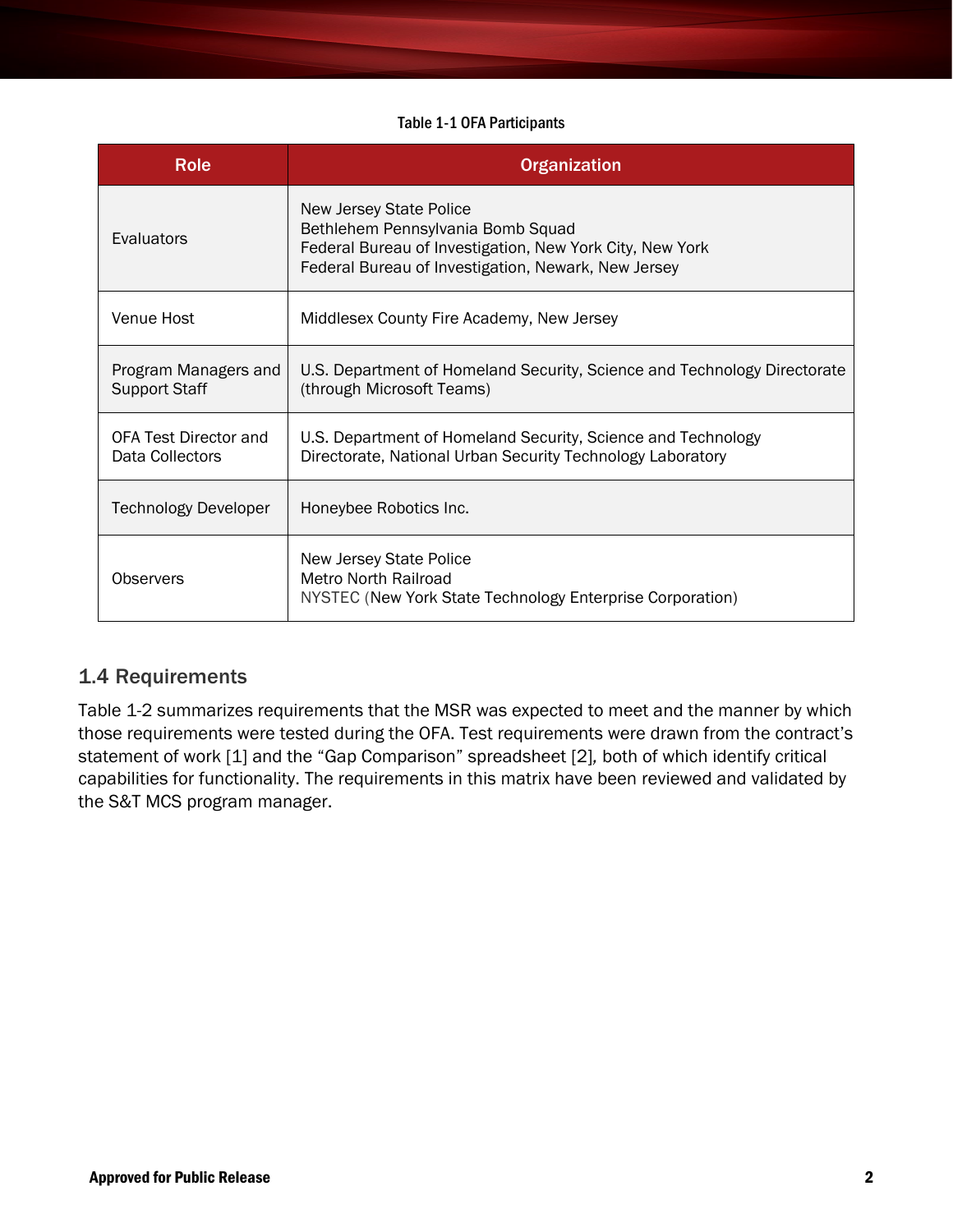<span id="page-9-0"></span>

<span id="page-9-12"></span><span id="page-9-11"></span><span id="page-9-10"></span><span id="page-9-9"></span><span id="page-9-8"></span><span id="page-9-7"></span><span id="page-9-6"></span><span id="page-9-5"></span><span id="page-9-4"></span><span id="page-9-3"></span><span id="page-9-2"></span><span id="page-9-1"></span>

| <b>Category</b>    | No.            | <b>Requirement</b>                                                                                                                                   | <b>Assessment Method</b>                                                                                                                                                                                                                                                                                           |  |  |  |
|--------------------|----------------|------------------------------------------------------------------------------------------------------------------------------------------------------|--------------------------------------------------------------------------------------------------------------------------------------------------------------------------------------------------------------------------------------------------------------------------------------------------------------------|--|--|--|
| Installation       | $\mathbf 1$    | Installation and start-up of the system is<br>rapid.                                                                                                 | Evaluators install and set up the system and provide feedback on the speed and ease<br>of installation. The system installation process is timed for reference.                                                                                                                                                    |  |  |  |
|                    | $\overline{2}$ | System installation does not require<br>modification of the robot platform.                                                                          | Evaluators mount the cameras and core module on the robot and confirm no<br>permanent modifications are necessary.                                                                                                                                                                                                 |  |  |  |
|                    | 3              | The system can be installed on multiple types<br>of robots (i.e., platform-agnostic).                                                                | Evaluators assess the system on two or more different robots. Evaluators also provide<br>opinions on whether the system can be installed on additional types of robots.                                                                                                                                            |  |  |  |
|                    | 4              | The camera head is field-poseable.                                                                                                                   | Evaluators assess the ease of field-positioning of the camera head.                                                                                                                                                                                                                                                |  |  |  |
|                    | 5              | Core module mounting does not impact robot<br>performance.                                                                                           | Evaluators mount the module with or without the use of Picatinny rails and confirm that<br>robot performance is not impacted.                                                                                                                                                                                      |  |  |  |
|                    | 6              | The camera modules have a wide field of view.                                                                                                        | After using the system, responders are asked if the field of view is sufficient.                                                                                                                                                                                                                                   |  |  |  |
|                    | $\overline{7}$ | Multiple cameras mounted in various positions<br>on the robot produce multiple video feeds.                                                          | Evaluators examine both monocular and stereoscopic views from the cameras as well<br>as the camera zoom. They also toggle between video feeds from two camera modules<br>in different locations on the robot and confirm that they have multiple points of view.                                                   |  |  |  |
|                    | 8              | The system displays a high-fidelity<br>representation of object colors.                                                                              | Evaluators assess whether the display of object colors supports differentiating<br>elements of the device.                                                                                                                                                                                                         |  |  |  |
| Camera and Display | 9              | The system will not distort the perception of<br>form and shape of target objects.                                                                   | After using the system, evaluators are asked if the image appears free from distortion<br>and enables adequate perception of form, shape, depth and distance to differentiate<br>and separate elements of the device. Evaluators attempt to estimate distance and to<br>read labels or icons on the target device. |  |  |  |
|                    | 10             | The operator control station display has<br>sufficient brightness.                                                                                   | Evaluators assess whether the display that is set up outdoors in direct sunlight<br>conditions is sufficiently bright to perceive all images for inspection and manipulation<br>tasks.                                                                                                                             |  |  |  |
|                    | 11             | The operator control station can be adequately<br>viewed when used in broad daylight.                                                                | Evaluators assess use of the display in bright daylight conditions with and without a<br>sunshade.                                                                                                                                                                                                                 |  |  |  |
|                    | 12             | Camera modules incorporate dimmable LED<br>arrays and petal hoods for illumination and<br>glare shading in low light and bright light<br>conditions. | Evaluators assess whether the cameras provide adequate display imagery when the<br>robot is in both low light and bright light conditions.                                                                                                                                                                         |  |  |  |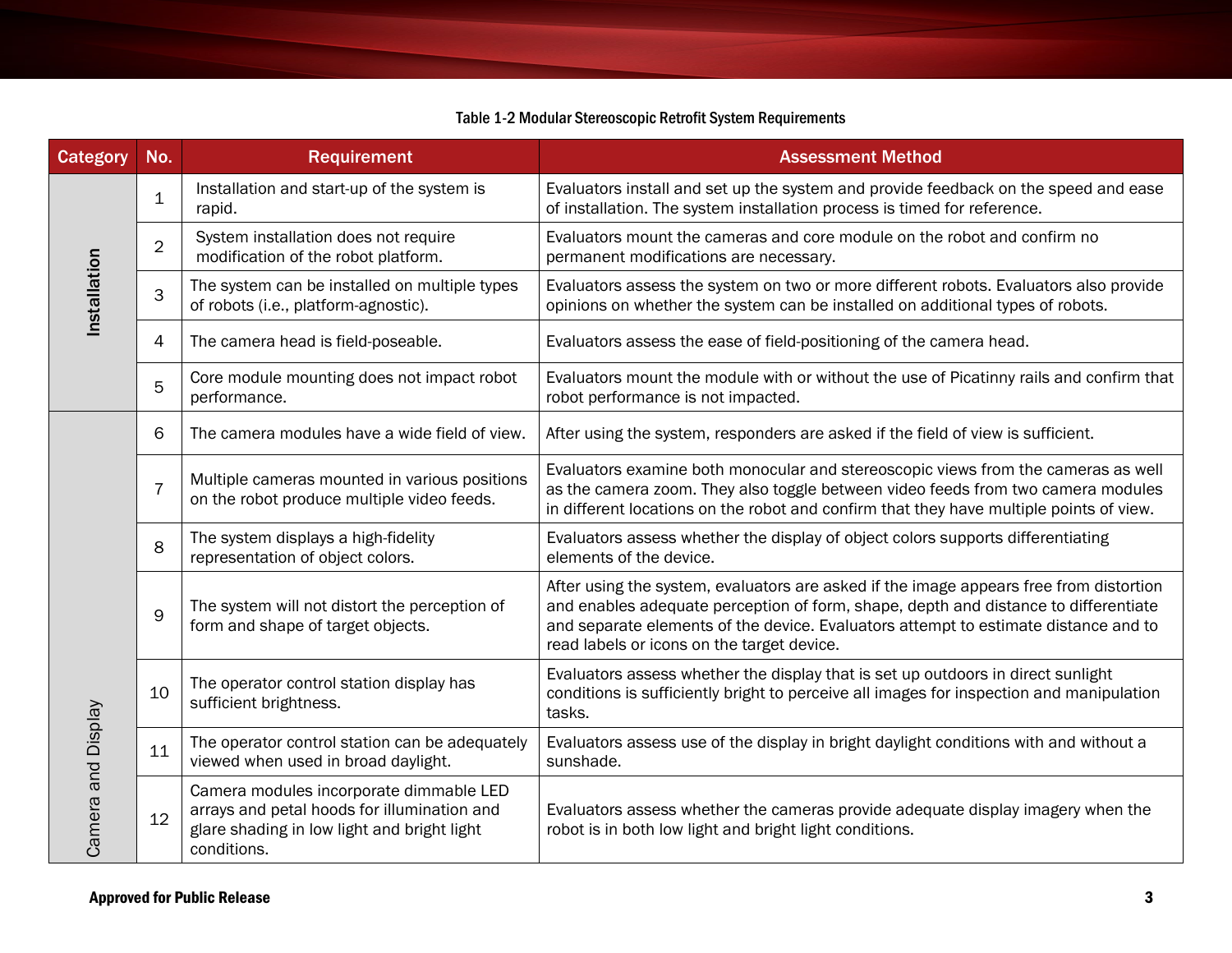<span id="page-10-4"></span><span id="page-10-3"></span><span id="page-10-2"></span><span id="page-10-1"></span><span id="page-10-0"></span>

| <b>Category</b> | No. | <b>Requirement</b>                                                                                         | <b>Assessment Method</b>                                                                                                                                                                                                                                                                                 |  |  |  |
|-----------------|-----|------------------------------------------------------------------------------------------------------------|----------------------------------------------------------------------------------------------------------------------------------------------------------------------------------------------------------------------------------------------------------------------------------------------------------|--|--|--|
| Comms/<br>Range | 13  | The remote and operator segments will<br>continue to operate when separated by a<br>distance up to 500 ft. | Evaluators assess the performance of the wireless link when the robot is deployed 500<br>feet away (line of sight) from the operator control station by noting any loss of<br>communication or degradation of the display image.                                                                         |  |  |  |
| General         | 14  | The system is intuitive to operate.                                                                        | Evaluators perform a series of inspection and manipulation tasks aided by the camera<br>system. They are asked if the system meets their expectations for ease of<br>use/intuitiveness to operate.                                                                                                       |  |  |  |
|                 | 15  | The system will be rugged.                                                                                 | Evaluators operate the robot and MSR in operational tasks on mixed terrain (e.g.,<br>pavement, grass, curb) and are asked whether they believe that the system is rugged<br>enough for their use cases.                                                                                                  |  |  |  |
|                 | 16  | Operation of the system will not cause<br>discomfort to the operator (e.g., eye strain,<br>headaches)      | Evaluators note whether viewing the stereoscopic display causes them any visual<br>discomfort. Evaluators assess the image stability and whether the display is free from<br>flicker. Evaluators assess whether the need to constrain their head movement for<br>stereoscopic viewing causes discomfort. |  |  |  |
|                 | 17  | The system is an improvement over existing<br>camera systems on robots.                                    | After using the system, evaluators are asked if the system would improve their<br>operations.                                                                                                                                                                                                            |  |  |  |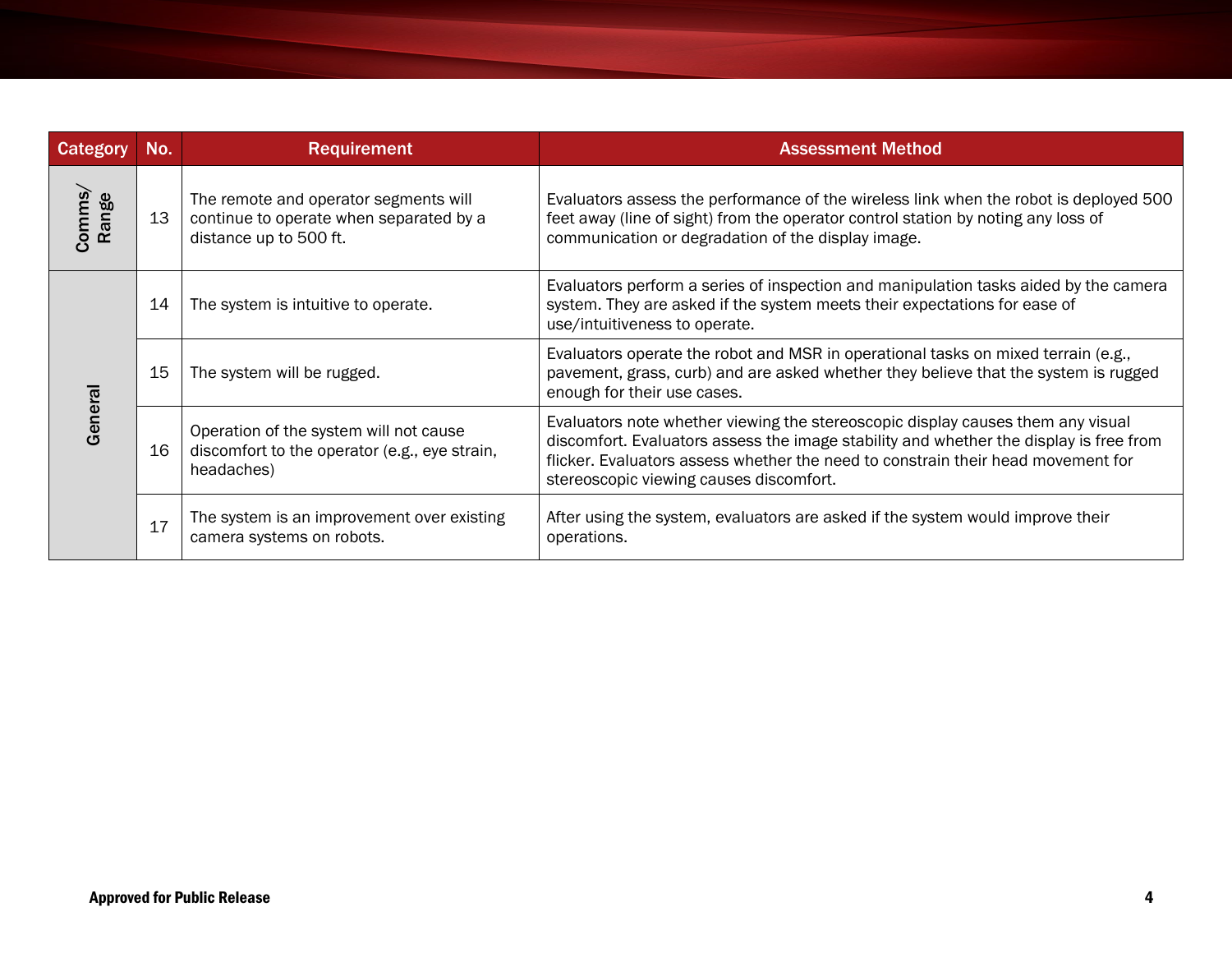# <span id="page-11-0"></span>1.5 System Description

The MSR is a modular, platform-agnostic system for retrofitting existing bomb robots. It is designed to improve the view of the robot's environment through multiple camera angles and stereoscopic views. The system is comprised of three main components: a camera head, a power and data transmission core module, and an operator control station (OCS) with glasses-free lenticular display (Figure 1-1). The core module and up to three camera heads attach to the robot without requiring any permanent modification to the platform.



Figure 1-1 Robotic MSR System *Image Credit: Honeybee Robotics*

<span id="page-11-1"></span>The camera head is designed to fit within a 3.25" X 3.25" X 5.375" area. It consists of a near-view stereo camera pair, a wide-view stereo camera pair, LED lights for illumination, and a StereoPi interface board, with integrated Raspberry Pi CM3+ single board computer for processing. Power and Ethernet connections are provided to the camera head from the core module via a custom cable. Each camera pair consists of two Sony IMX219 8.08 MP CMOS image sensors<sup>1</sup>. These sensors have a total resolution of 3296 x 2480 pixels but are used at 1920 x 1080 pixels to reduce latency. The cameras are connected to a camera multiplexer that allows the user to switch between the two camera pairs. The camera signal enters the StereoPi board where the Raspberry Pi encodes it according to the high definition video compression standard (H.264) [\[3\]](#page-32-1) for transmission to the core via the Ethernet interface. The camera head also has an onboard voltage regulator, allowing it to accept voltages from 7 to 37 volts.

 $1$  CMOS (complementary metal oxide semiconductor) image sensors are camera components that convert light into electrical signals.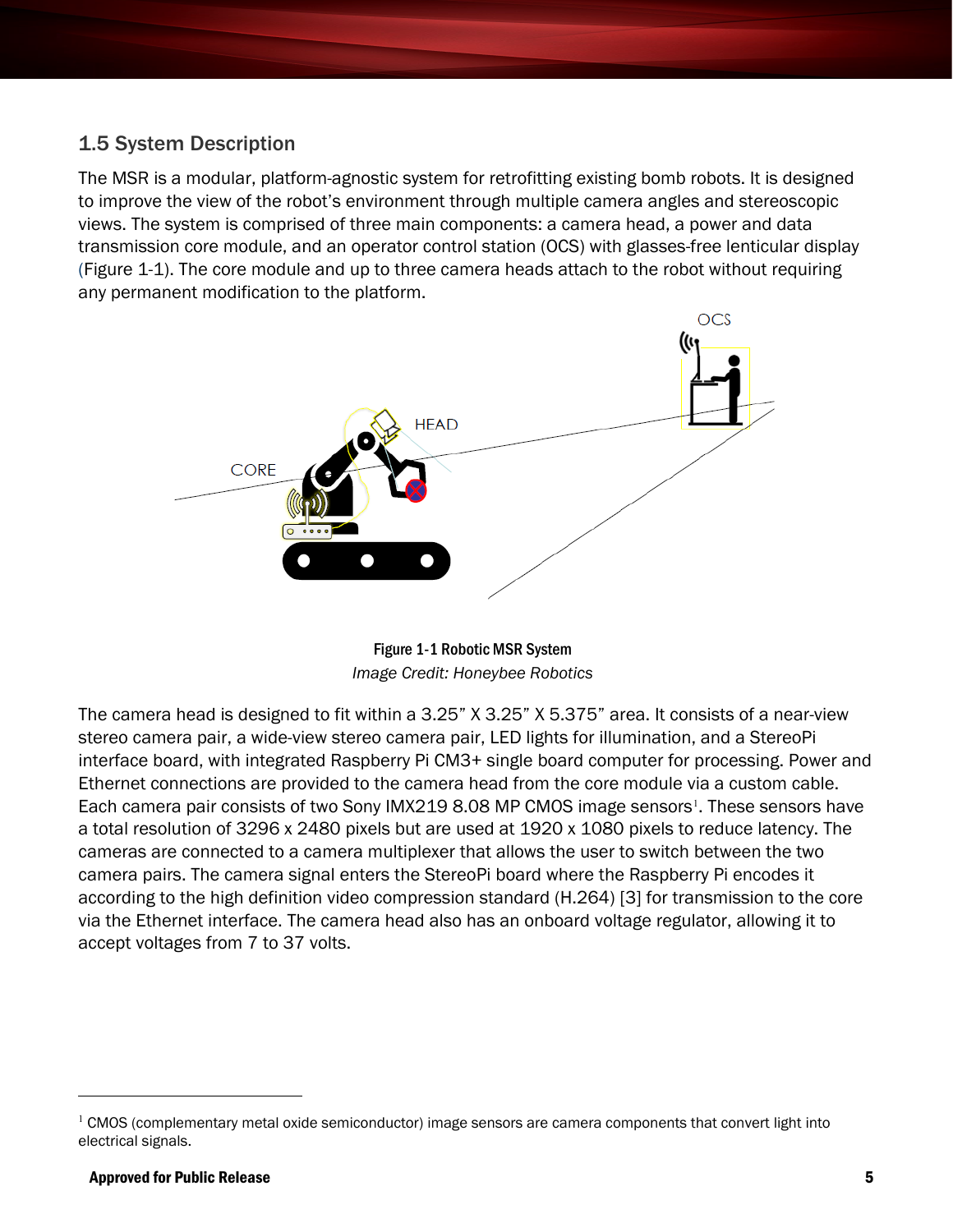<span id="page-12-0"></span>

Figure 1-2 (clockwise from top left) Camera Head, Core, Installed System, OCS *Image Credit: Honeybee Robotics*

The core module handles battery management and wireless communications. It consists of a BotBlox Ethernet switch, a Doodle wireless radio, and a battery pack. The MSR as tested used a 12-volt 6 amp-hour lithium-ion battery to meet performance requirements. The system can accept voltages from 10 to 30 volts, so other power sources could be substituted if desired. The BotBlox switch connects the core with the camera head modules via the custom connectors. The Doodle wireless radio is an industrial Wi-Fi transceiver. In the standard setup, it works as a point-to-point link between the core and the OCS, though it can also be configured to connect to an existing Wi-Fi network.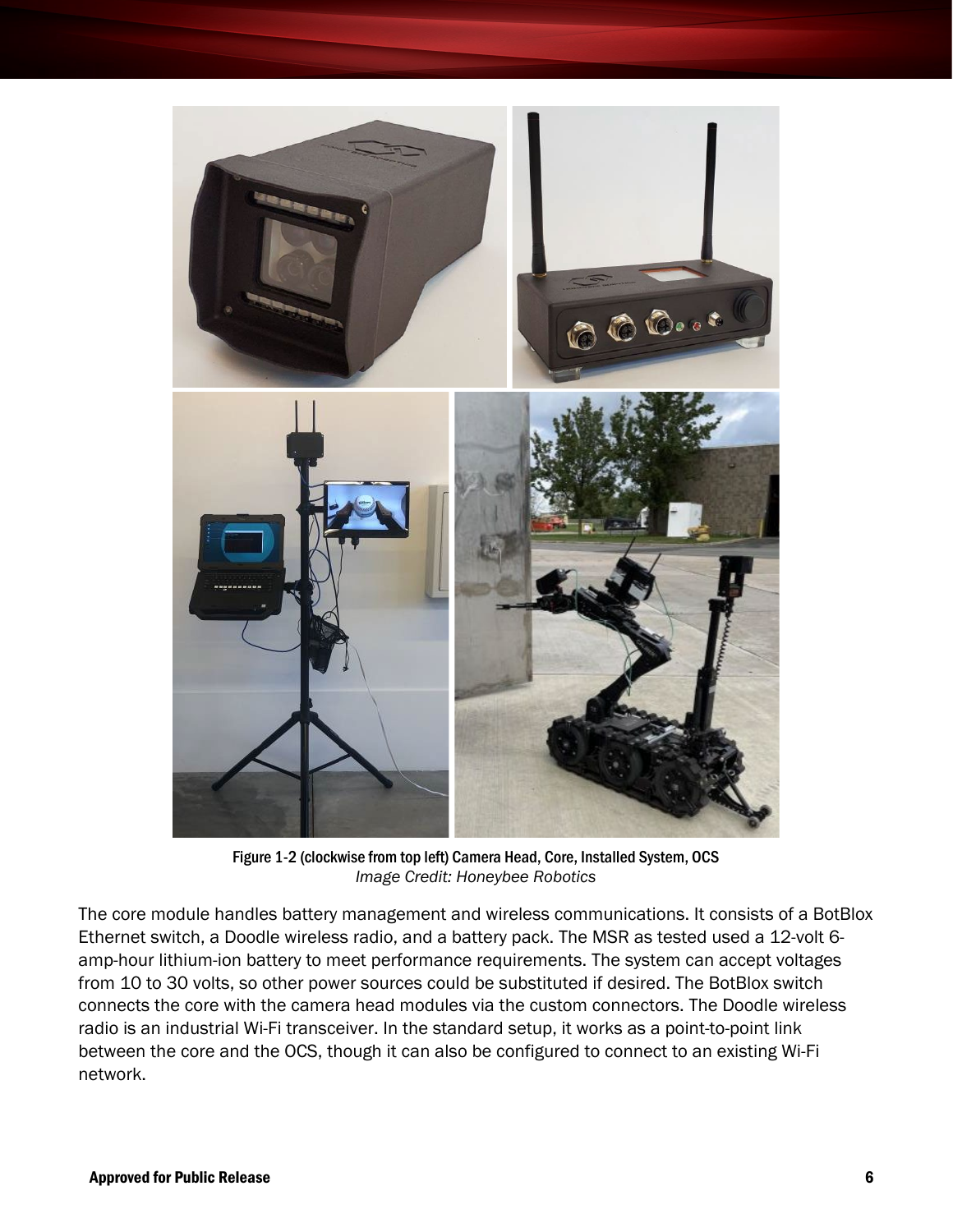<span id="page-13-4"></span>The operator control station consists of a lenticular display, ruggedized laptop, and a Doodle radio. The lenticular display allows the operator to view the stereo camera footage as a three-dimensional image without the need for special glasses or goggles. The Doodle radio receives the video from the core module. The laptop performs all the processing necessary to render the stereoscopic video on the lenticular screen. It also runs the control software for the system, providing a user interface to monitor system status, switch between camera views, etc. The lenticular screen is held by a monitor arm attached to a tripod, allowing the user to position it appropriately while still using the existing control setup to operate the robot.

# <span id="page-13-0"></span>2.0 OPERATIONAL FIELD ASSESSMENT DESIGN

# <span id="page-13-1"></span>2.1 Event Design

During this OFA, five evaluators from the New Jersey State Police, Bethlehem Pennsylvania Bomb Squad and the Federal Bureau of Investigations assessed the MSR's capability to provide enhanced camera views, as well as its usability, and deployability. The NUSTL OFA team gathered evaluator feedback in order to validate the MSR's conformity to technical requirements. During the OFA, evaluators participated in various activities at three operational control stations. The MSR was assessed in daylight and low light conditions, as well as extended distances. Observers from NYSTEC, Metro North Railroad and the NJ State Police watched the OFA activities in person; S&T program management staff observed remotely over Microsoft Teams.

Evaluators were grouped into three teams with data collectors from NUSTL assigned to each. The data collectors facilitated the test activities as well as recorded observations and comments during them. Upon completion of each station's activities, NUSTL gathered feedback from the evaluators using a questionnaire. After all activities had been completed, the NUSTL OFA team solicited additional feedback from the evaluators during a group debrief session.

# <span id="page-13-2"></span>2.2 Scope

The OFA consisted of a presentation and technology familiarization session, three sets of assessment activities, and a debriefing session.

# <span id="page-13-3"></span>2.2.1 Classroom Presentation and Technology Familiarization

The OFA began with an introductory session providing evaluators with an overview of the OFA process, how S&T identified the capability gap, and a summary of the planned activities. In the classroom, Honeybee Robotics provided an overview of the MSR that included background on the development of the technology and a familiarization session. During this session, evaluators were able to ask questions about the technology.



Figure 2-1 Evaluators listen during the technology familiarization session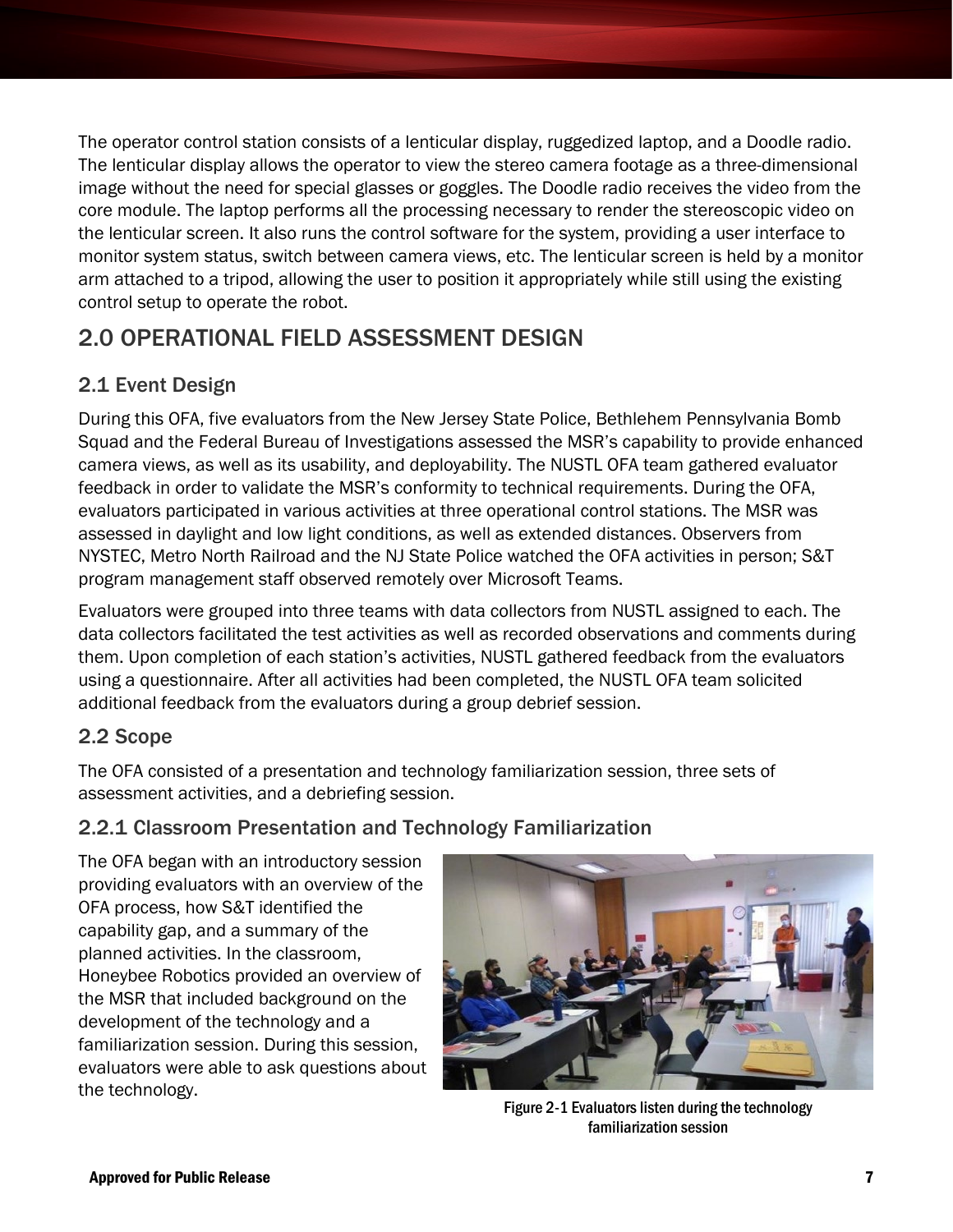## <span id="page-14-0"></span>2.2.2 Assessment Activities

After the technology familiarization session, the evaluators – divided into three teams and working simultaneously – performed the activities listed in [Table 2-1](#page-14-1). The teams used three different robot platforms: the Icor MK3, the Icor T5, and the Telemax Hybrid [\(Figure 2-2\)](#page-15-4).<sup>2</sup> After completing the activities for each station, evaluators provided responses to direct questions from NUSTL data collectors. The NUSTL team also made note of any relevant observations and comments evaluators made during the activities.

<span id="page-14-1"></span>

| <b>Activity Title</b>                    | <b>Activity Description</b>                                                                                                                                                                                                                                                                                                                                                                    | <b>Purpose</b>                                                                                                                                                                                                                                                                                                                                |  |  |
|------------------------------------------|------------------------------------------------------------------------------------------------------------------------------------------------------------------------------------------------------------------------------------------------------------------------------------------------------------------------------------------------------------------------------------------------|-----------------------------------------------------------------------------------------------------------------------------------------------------------------------------------------------------------------------------------------------------------------------------------------------------------------------------------------------|--|--|
| Installation                             | The evaluators observed as Honeybee<br>Robotics demonstrated the setup procedure<br>for the OCS. Each evaluator team then<br>installed the MSR components onto a robot<br>platform and drove the robot a short<br>distance while actuating the robot arm to<br>verify the installation procedure.                                                                                              | These activities assessed the quickness<br>and ease of component installation, the<br>ability to install on multiple robot types<br>with no modifications to the platforms,<br>and verified that the MSR does not<br>negatively impact robot performance.                                                                                     |  |  |
| Daylight<br>Operation                    | Evaluators drove the robots to an outdoor<br>activity station under daylight conditions.<br>They then utilized the MSR's camera to<br>perform manipulation tasks such as opening<br>a zipper and grasping an object from inside<br>a container. The evaluators also attempted<br>to read small print on a label.                                                                               | These activities assessed the readability<br>of the display in daylight conditions, the<br>ability to estimate distances, distinguish<br>colors, and present the form and shape of<br>objects without distortion, and to do all<br>this without users experiencing any visual<br>discomfort while using the system.                           |  |  |
| Low-Light<br>Operation                   | Evaluators maneuvered the robots into a<br>dimly-lit indoor activity station. They<br>attempted to use the MSR's camera and<br>LED lighting arrays to perform inspection<br>and manipulation tasks on target objects.<br>However, once inside the building, the OCS<br>lost radio communication with the core<br>module, which prevented the evaluators<br>from completing the assigned tasks. | These activities attempted to assess the<br>ability of the camera and LED array to<br>function in low-light conditions, to<br>estimate distances and distinguish colors,<br>to present the form and shape of objects<br>without distortion, and to do all this<br>without users experiencing any visual<br>discomfort while using the system. |  |  |
| Extended<br><b>Distance</b><br>Operation | Evaluators attempted to drive the robots<br>over rough pavement to an outdoor activity<br>station 500 feet from the OCS and perform<br>manipulation tasks on target objects.<br>However, the OCS lost radio communication<br>with the core module at a distance of about<br>200 feet, which prevented the evaluators<br>from completing the assigned tasks.                                    | These activities assessed the ability of the<br>MSR system to function at a distance of<br>500 feet, the ruggedness of the mounting<br>method for the camera and core module,<br>and the ease of use of the system.                                                                                                                           |  |  |

#### Table 2-1 Robotic MSR System OFA Activity Descriptions

<sup>&</sup>lt;sup>2</sup> Full details of the event design are described in the "Robotic Modular Stereoscopic Retrofit System Operational Field Assessment Plan." [\[4\]](#page-32-1)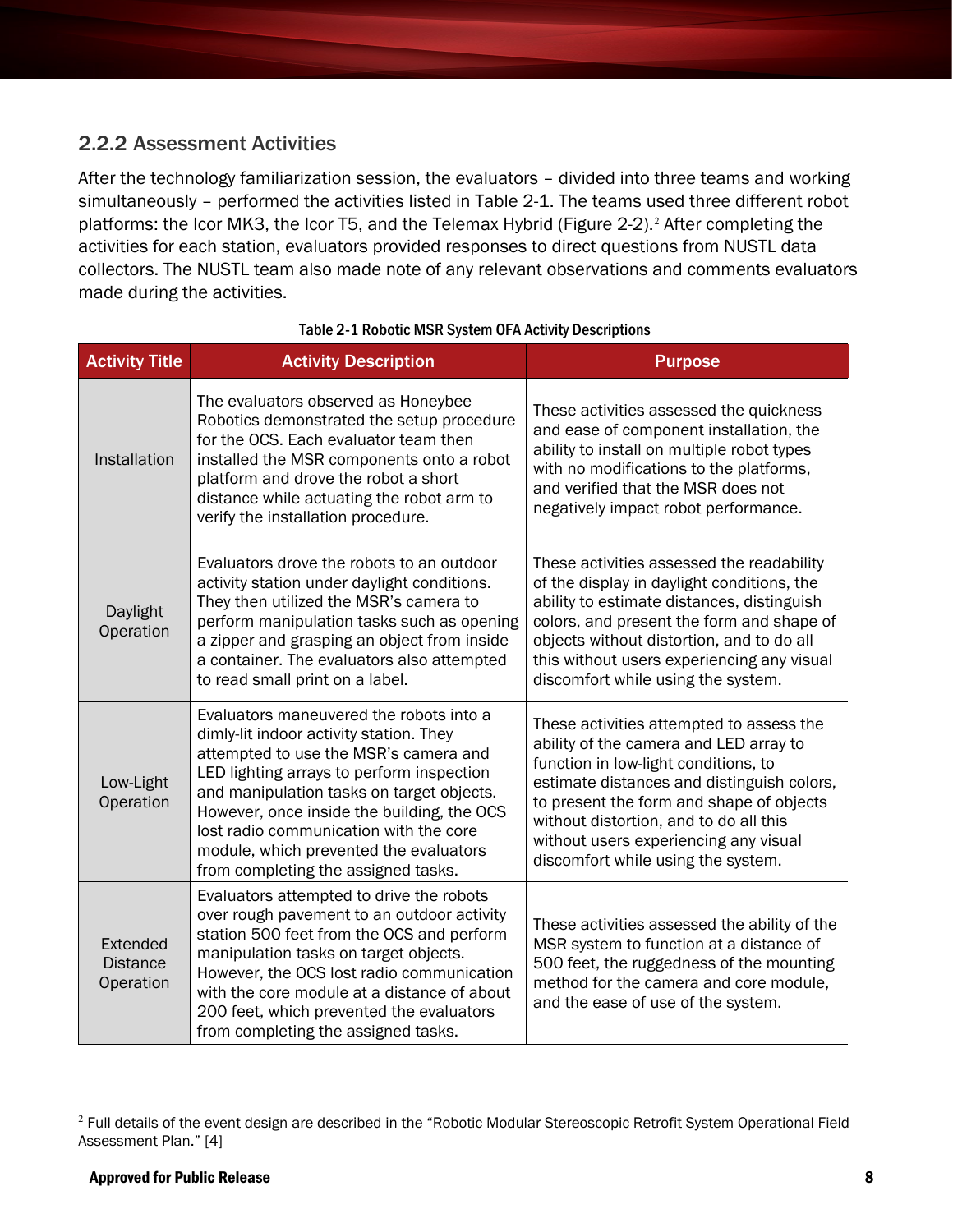<span id="page-15-3"></span>

Figure 2-2 Icor MK3, Icor T5, and Telemax Hybrid Robot Platforms

#### <span id="page-15-4"></span><span id="page-15-0"></span>2.2.3 Debrief

The NUSTL OFA test lead facilitated a debriefing session with all OFA participants at the conclusion of the activities. During this session, evaluators provided comments that elaborated on their numerical ratings of different requirements.

## <span id="page-15-1"></span>2.3 Limitations of and Deviations from the Test Plan

#### <span id="page-15-2"></span>2.3.1 Limitations

The assessment was limited by both resources and practicality in several ways. Testing took place at a firefighting training facility, with low-light operations taking place in a solid concrete structure. This had a negative impact on wireless system performance in testing compared to how the system would likely perform in typical wood frame residential construction even with a brick exterior, as concrete attenuates wireless signals more than brick and significantly more than drywall [\[5\]](#page-32-1).

Limitations on the assessment of each criterion are detailed in [Table 2-2](#page-16-0) below.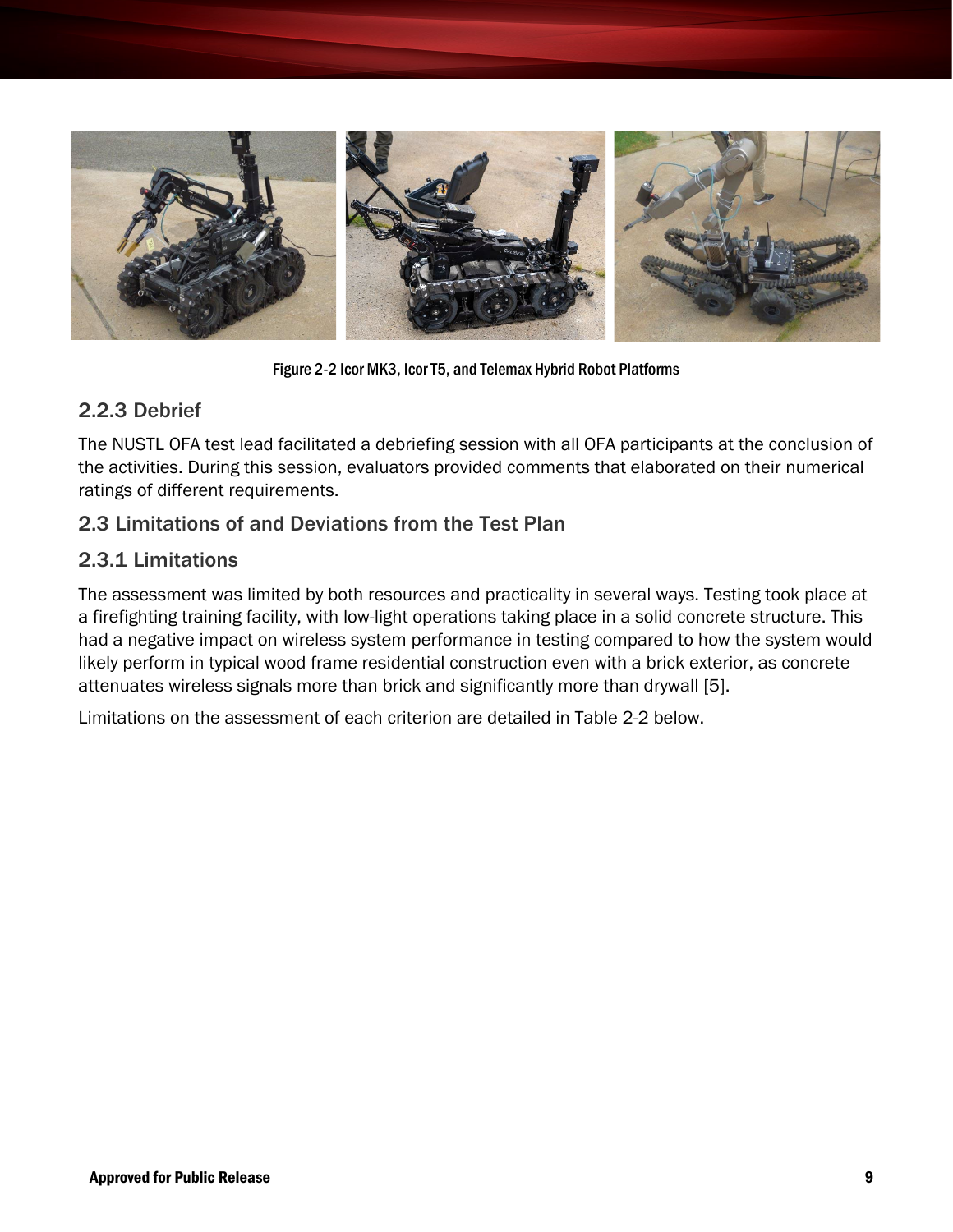<span id="page-16-0"></span>

| No.            | <b>Requirement</b>                                                                          | <b>Limitations</b>                                                                                                                                                                                                                                      |
|----------------|---------------------------------------------------------------------------------------------|---------------------------------------------------------------------------------------------------------------------------------------------------------------------------------------------------------------------------------------------------------|
| $\mathbf 1$    | Installation and start-up of the system is rapid.                                           | Installation of the MSR was carried out by novice users on specific robots under<br>supervision of the technology developer. Results may vary based on the type of<br>robot platform, attachment method, and user experience level.                     |
| $\overline{2}$ | System installation does not require modification<br>of the robot platform.                 | A variety of attachment strategies were available for different robot types. Results<br>are based on the specific robots and attachment strategies used in this OFA.                                                                                    |
| 3              | The system can be installed on multiple types of<br>robots (platform-agnostic).             | Due to resource constraints limiting the number/types of robots available for test,<br>not every single type of robot installation can be verified. Positive results cannot<br>guarantee every single robot installation.                               |
| $\overline{4}$ | The camera head is field-poseable.                                                          | The ability to adjust camera pose depends on the camera location on the robot and<br>the attachment method. Limited scenarios will be tested, and results may not apply<br>to different robots, camera locations, or attachment methods.                |
| 5              | Core module mounting does not impact robot<br>performance.                                  | Due to the limitation of using a few specific robot types, not every type of robot<br>installation can be verified. Also, all possible robot maneuvers/actions could not be<br>tested during this OFA.                                                  |
| 6              | The camera modules have a wide field of view.                                               | Evaluators will examine monocular and stereoscopic views as well as the camera<br>zoom during specific assessment tasks. Sufficiency of the field of view is based on<br>the specific tasks completed and the opinions of the participating evaluators. |
| $\overline{7}$ | Multiple cameras mounted in various positions on<br>the robot produce multiple video feeds. | N/A. System developer did not provide additional cameras so this could not be<br>assessed at the OFA.                                                                                                                                                   |
| 8              | The system displays a high-fidelity representation<br>of object colors.                     | Resource constraints limited the amount of test objects and lighting conditions<br>available for the OFA.                                                                                                                                               |
| 9              | The system will not distort the perception of form<br>and shape of target objects.          | Resource constraints limited the amount of test objects and lighting conditions<br>available for the OFA.                                                                                                                                               |
| 10             | The operator control station display has sufficient<br>brightness.                          | Results are based on a limited number of evaluators using the system in limited<br>duration daylight conditions.                                                                                                                                        |
| 11             | The operator control station can be adequately<br>viewed when used in broad daylight.       | System operation occurred at a set date and time and was limited to the<br>corresponding daylight conditions. Results may vary for different times of the day<br>and year and for differing weather and environmental conditions.                       |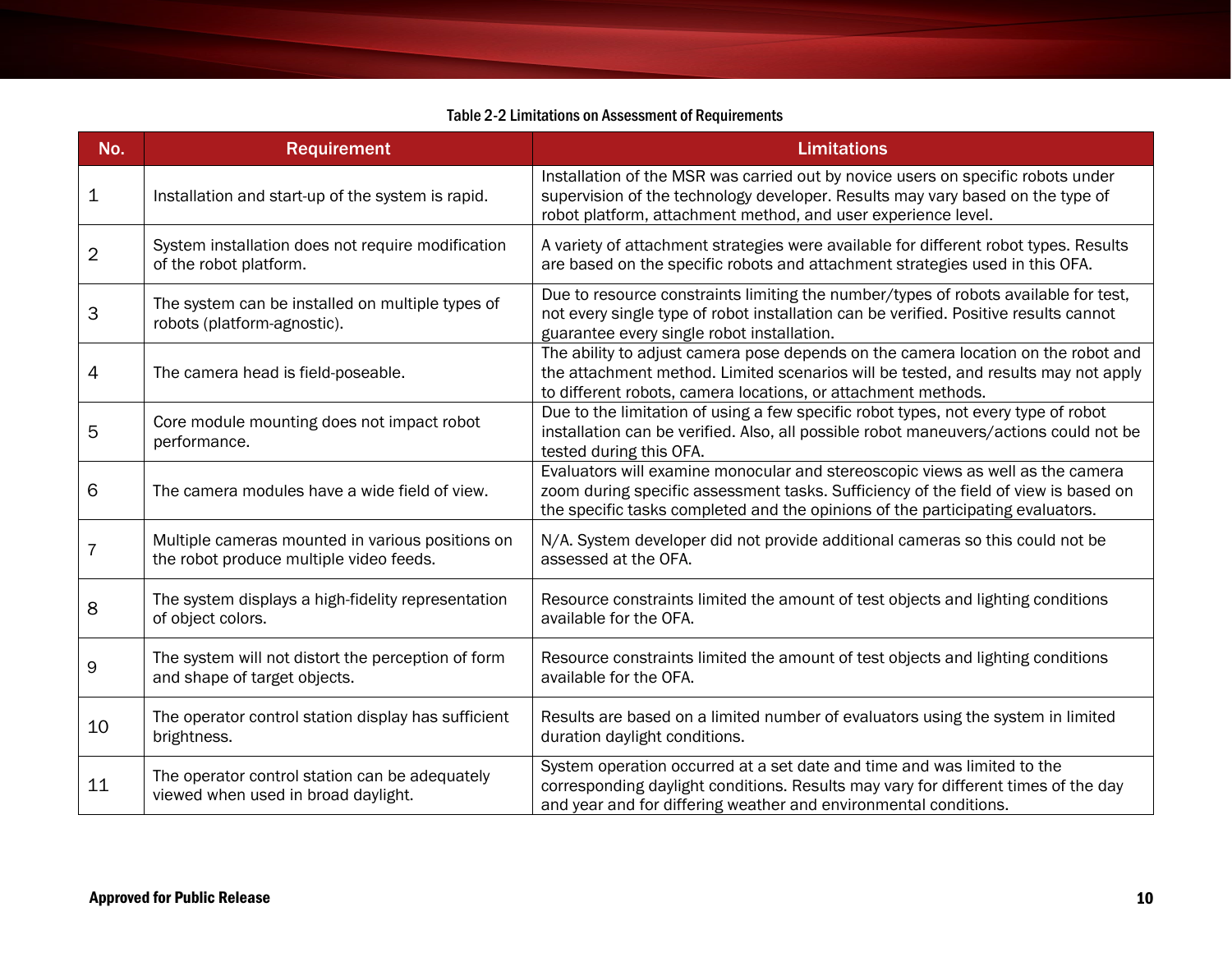| No. | <b>Requirement</b>                                                                                                                                | <b>Limitations</b>                                                                                                                                                                                                                                  |
|-----|---------------------------------------------------------------------------------------------------------------------------------------------------|-----------------------------------------------------------------------------------------------------------------------------------------------------------------------------------------------------------------------------------------------------|
| 12  | Camera modules incorporate dimmable LED arrays<br>and petal hoods for illumination and glare shading<br>in low light and bright light conditions. | Resource constraints limited the amount of time and lighting conditions available<br>for the OFA; results may differ for other conditions.                                                                                                          |
| 13  | The remote and operator segments will continue to<br>operate when separated by a distance up to 500 ft.                                           | The wireless link performance was assessed as a line of sight, outdoor<br>measurement at this specific time and location. Results may vary for different site<br>conditions that may include physical obstructions or radio frequency interference. |
| 14  | The system is intuitive to operate.                                                                                                               | The system was assessed by a limited group of evaluators in a limited time frame.<br>The same results cannot be guaranteed for additional evaluators carrying out<br>additional activities over an extended timeframe.                              |
| 15  | The system will be rugged.                                                                                                                        | Due to resource constraints and limited time, all possible robot activities and<br>operating conditions could not be tested during this OFA. Other users may also<br>have differing needs from the evaluators represented in the OFA.               |
| 16  | Operation of the system will not cause discomfort<br>to the operator (e.g. eye strain, headaches).                                                | Results for operator comfort are based on a limited number of evaluators using the<br>system for limited time and may not reflect the experiences of additional evaluators<br>using the system for extended time periods.                           |
| 17  | The system is an improvement over existing<br>camera systems on robots.                                                                           | Results are based on a small sample of evaluators using the system for specific<br>tasks in limited activities and may not reflect the experience of all users in<br>additional scenarios.                                                          |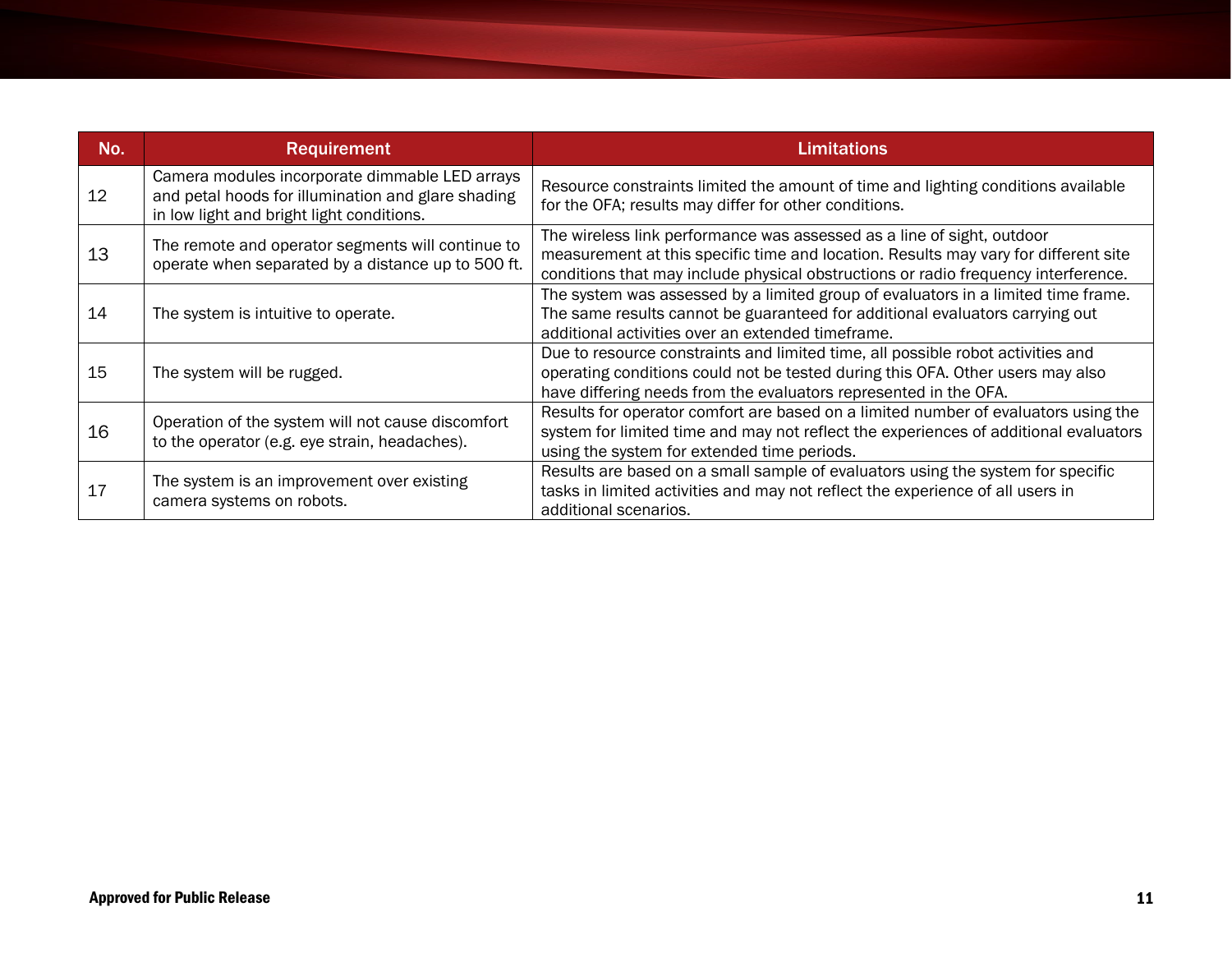## <span id="page-18-0"></span>2.3.2 Deviations

Test procedures had minor deviations from the Robotic Modular Stereoscopic Retrofit Operational Field Assessment Plan. [\[4\]](#page-32-1)

- Due to time constraints, the training on installation and the "installation by operator" portions of the OFA plan were combined. Evaluators assisted and watched the developer install the system on the robots, rather than watching the developer do it once, then uninstalling the systems and reinstalling them by themselves. Evaluators stated this change of plan would not impact their assessment of the installation criteria (Requirement 1).
- Because the developer brought a single camera head per system, evaluators could not assess the criterion related to multiple cameras and video feeds (Requirement 7).
- Due to wireless signal issues, low-light operations were limited. Evaluators were able to move the robots into the indoor environment, but full navigation in low light was not performed (Requirement 9).
- Due to the layout of the facility, there was no option to travel 500 feet in a straight line for the extended distance operation test (Requirement 13).
- Since the system was not functional at that range, operators did not perform tasks at the extended range (Requirement 13).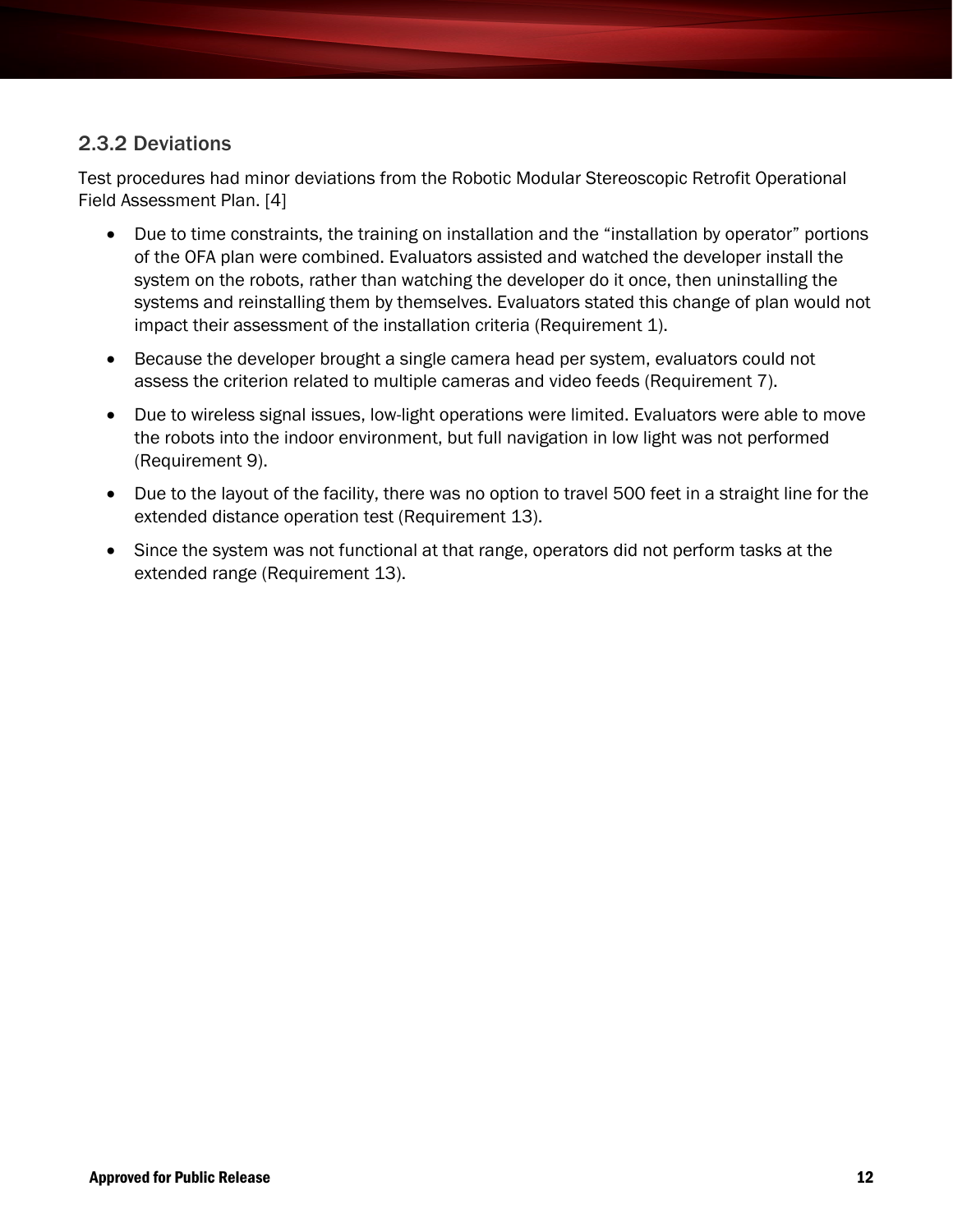# <span id="page-19-0"></span>3.0 RESULTS

This section contains evaluators' feedback gathered from questionnaires and group discussions. The technology requirements [\(Table 1-2\)](#page-9-0) guided the assessment activities and have been grouped into the categories of installation, camera and display, communications and range, and general ability. The NUSTL OFA team prompted the five evaluators with a statement related to an activity they performed, and the evaluators selected a response of strongly agree, agree, neutral, disagree or strongly disagree with that statement. Appendix [Table 5-1](#page-29-1) summarizes the evaluators' responses to each statement. Evaluators also provided comments to explain their ratings. Relevant comments from the end-of-day group discussion are also included here.

### <span id="page-19-1"></span>3.1 Installation

This section covers the evaluators' assessment of the installation procedure, including the quickness and ease of installation, the ability of the system to be installed on multiple types of robots, and the ability to adjust the camera head position after installation. [Figure 3-1](#page-19-2) shows the evaluators' ratings for statements related to these installation activities. The number in square brackets after the statement represents which requirement number from [Table 1-2](#page-9-0) it addresses. Sections [3.1.1](#page-20-0) through [3.1.3](#page-20-2) further describe the ratings.



<span id="page-19-2"></span>Figure 3-1 Evaluator Ratings of Installation Activities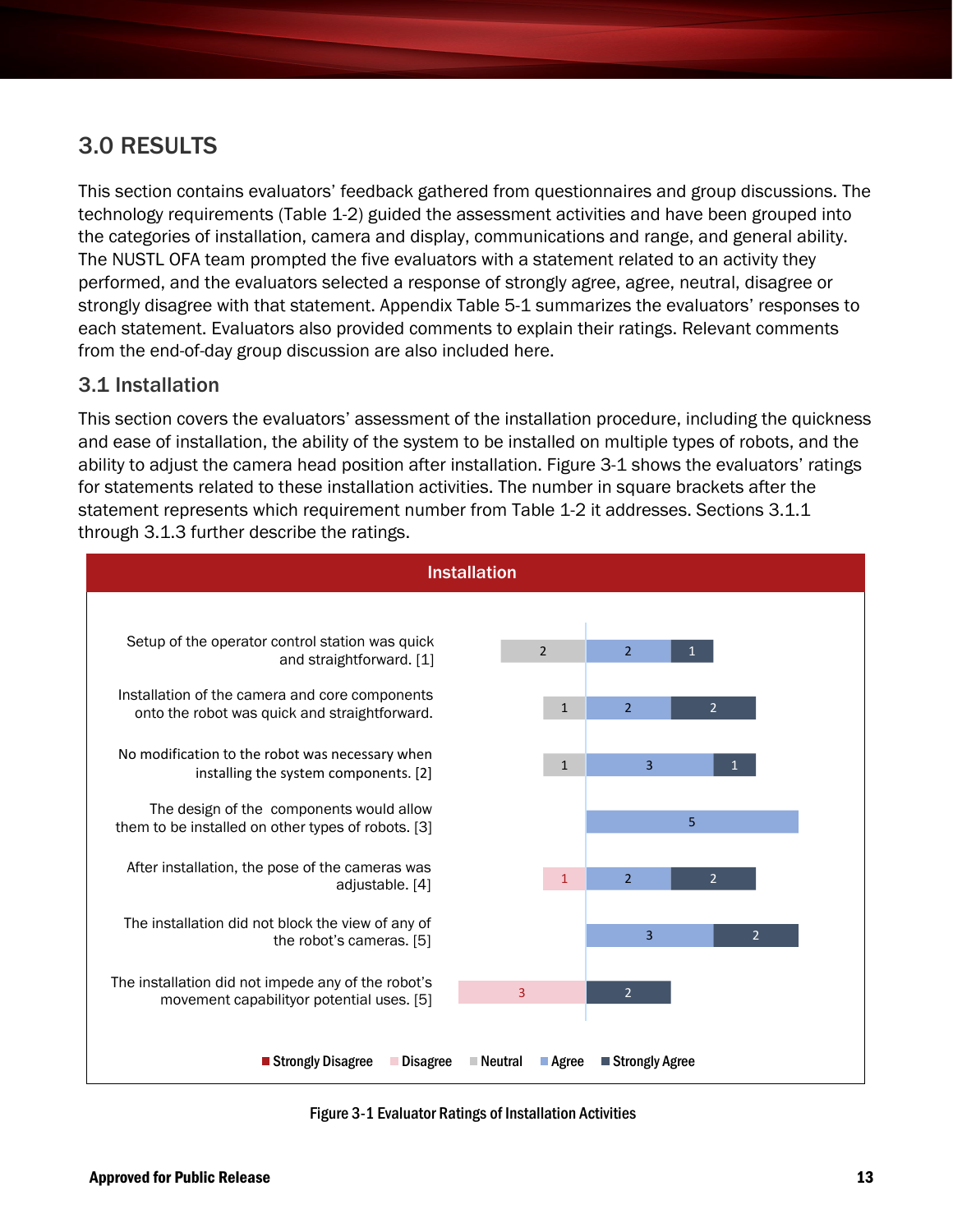# <span id="page-20-0"></span>3.1.1 Component Installation and System Setup

At the OFA, the developer set up the OCS while the evaluators installed the camera and core module on the robots. Regarding the OCS setup, three evaluators agreed or strongly agreed that the procedure was relatively quick and straightforward. Two evaluators were neutral; one of these evaluators stated that while the developer did the actual setup, it did not appear to be any more difficult than setting up a laptop, monitor and tripod. Another evaluator noted that according to the developer the laptop is only needed for the prototype, so he felt the setup would likely be easier for the commercial version.

The developer presented a training for the component installation procedure before the evaluators installed the components. Four out of five evaluators agreed or strongly agreed that the training was sufficient for them to perform the installation. One was neutral. One evaluator stated that demonstrating the procedure on an actual robot would have been more useful than the training presentation. Another said that he felt the training could be reproduced.

The evaluators installed the MSR components on to three different types of robots. When asked if this procedure was "quick" and "straightforward," four evaluators agreed or strongly agreed, while one was neutral. One evaluator said that the installation was fairly quick once he figured out where to install the components. Another stated that the procedure was not quick, and the setup might take too long depending on the situation.

## <span id="page-20-1"></span>3.1.2 Modular Design

When asked to respond to the statement, "No modifications to the robots were necessary when installing the system components," three evaluators agreed, one strongly agreed, and one was neutral. One evaluator noted that additional Velcro straps had to be added in order to hold the components securely in place—that is while not a "modification," it would be helpful to simply have more of what the developer had already supplied. Another suggested that the developer use Picatinny rails or GoPro mounts instead of Velcro straps in future versions to improve the stability of the component mounting.

All five evaluators agreed that the MSR camera and core module could be installed on multiple types of robots. One evaluator stated that he was not familiar with many robot types, but felt that it would be possible to install the MSR on multiple platforms. Another evaluator offered that the developer should consider using a 3D printer to customize the mounting brackets for a wider variety of robots.

# <span id="page-20-2"></span>3.1.3 Effect on Robot Performance

After component installation, the OFA team asked evaluators to verify that the pose of the camera was adjustable. Four evaluators agreed or strongly agreed with that statement, while one disagreed. Two evaluators stated that although the camera pose was adjustable during installation, it was fixed in a position after that and that could not be readjusted during deployment.

All five evaluators agreed or strongly agreed that the component installation did not block the view of any of the robot's cameras. When asked to verify that the installation did not impede any of the robots' movement capabilities or limit its potential uses, two evaluators agreed while three disagreed.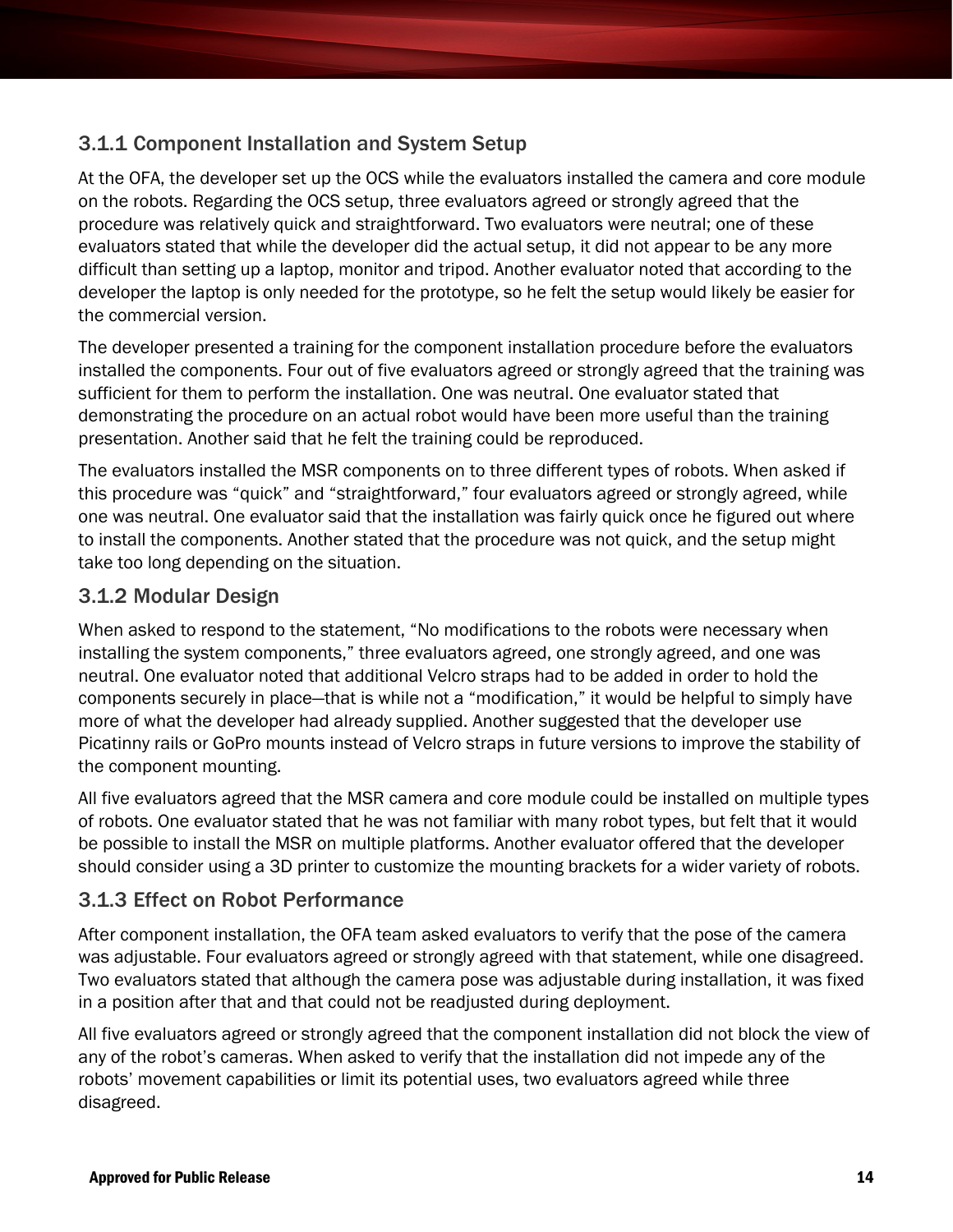Those who disagreed noted that the video/data cable linking the camera head and core module could become disconnected, be damaged, or pull the camera off of its mounting while the robot arm rotated. This comment was specific to the Telemax Hybrid robot, which features an articulating arm that can rotate two or more full turns in one direction.

## <span id="page-21-0"></span>3.2 Camera and Display

This section covers the evaluators' assessment of the camera, display, and stereoscopic imagery in different lighting conditions. [Figure 3-2](#page-22-0) shows the evaluators' ratings for statements related to the MSR camera and display. The number in square brackets after the statement represents which requirement number from [Table 1-2](#page-9-0) it addressed. Sections [3.2.1](#page-21-1) through [3.2.5](#page-23-3) further describe these ratings.

Overall, the review of the camera and display was positive. Evaluators found the quality of the MSR camera's image excellent and superior to the robots' onboard cameras. They considered the depth perception offered by the stereoscopic view helpful. Evaluators noted some difficulty, however, with viewing the screen in bright daylight conditions but felt the difficulty could be overcome by moving the operator control station inside a vehicle.

Throughout the assessment the video lagged, that is, the video image from the MSR lagged behind images from the robots' onboard cameras. The lag increased when distance between the robot and OCS increased and when the robot went within or behind a building. This limitation prevented evaluators from being able to complete some planned activities yet still yielded important information relevant to test plan criteria. Feedback on individual criteria are described below.

# <span id="page-21-1"></span>3.2.1 Camera View

All five evaluators agreed or strongly agreed that that the MSR provided a sufficient field of view. Only three evaluators responded to statements regarding the monocular view and camera zoom because those capabilities were assessed during the low-light activity session, which not all evaluators were able to complete. Out of three responses, two evaluators agreed and one strongly agreed that the MSR's monocular view is an improvement over the existing robots' camera views. Both evaluators who answered "agree," mentioned the video lag was detrimental, but that otherwise the view was clear and offered an improved visual experience. All evaluators who responded agreed that the MSR's camera zoom was sufficient for their uses. One evaluator remarked that it would be useful to have more than three levels of zoom.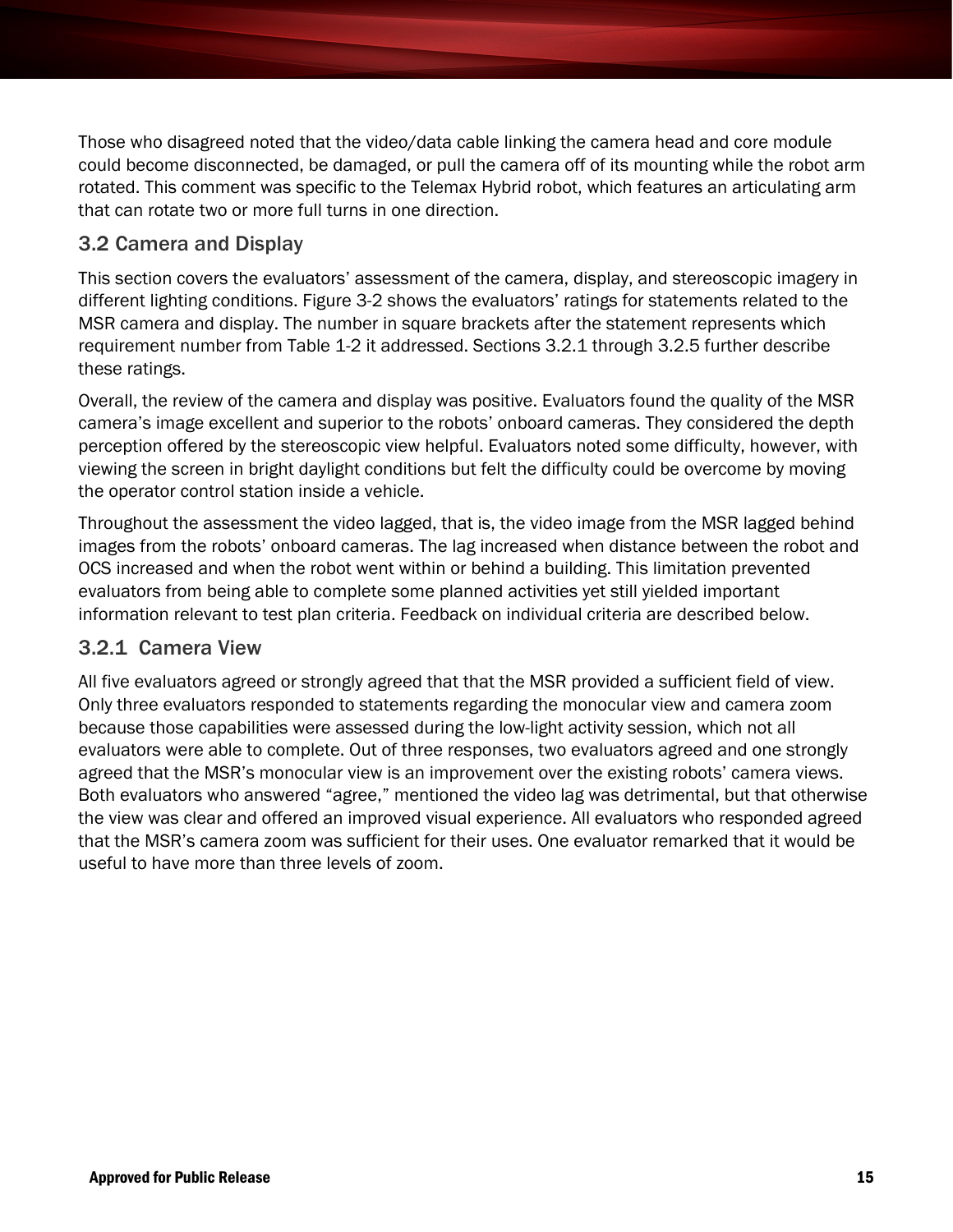

<span id="page-22-0"></span>Figure 3-2 Evaluator Ratings of Camera and Display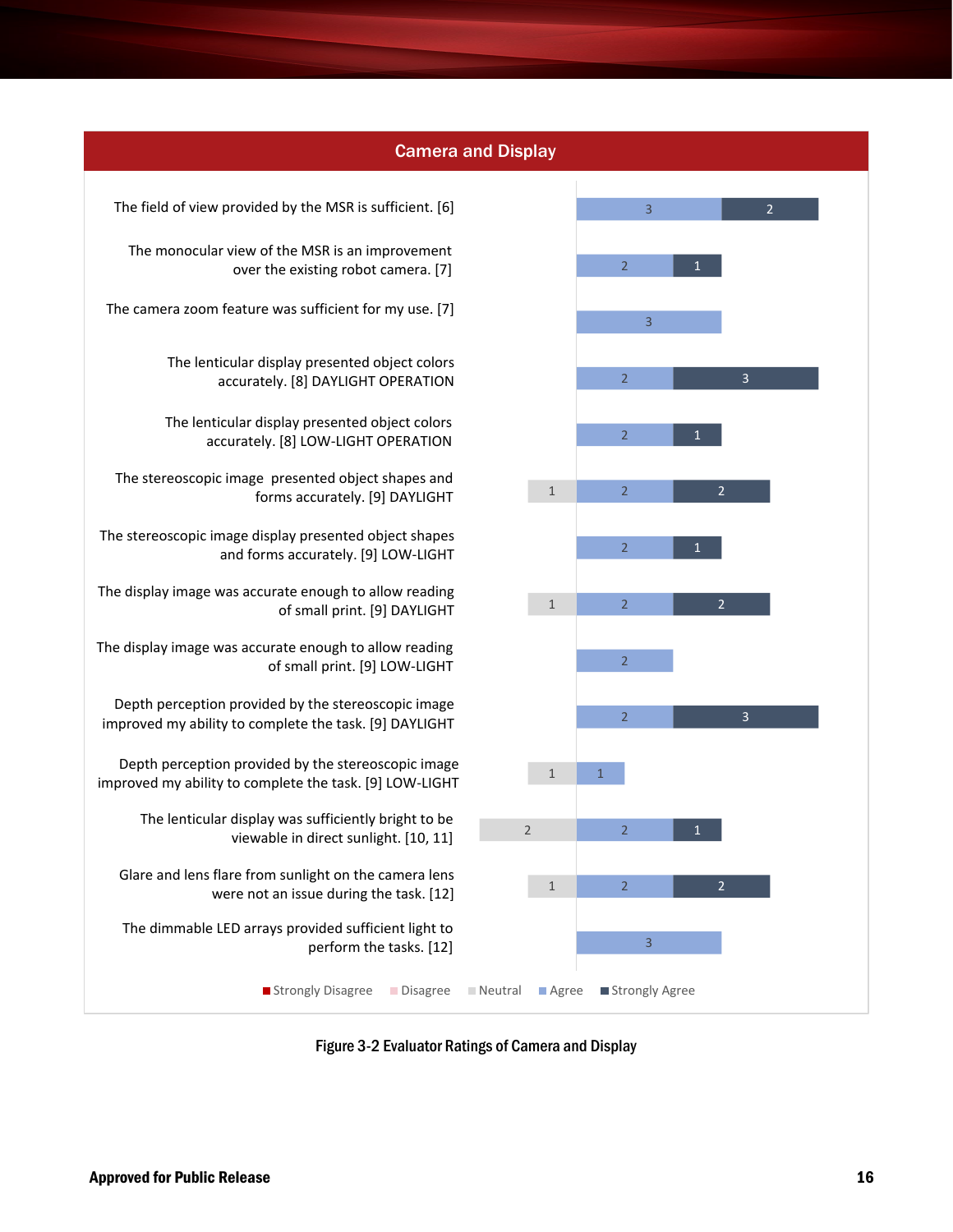# <span id="page-23-0"></span>3.2.2 Image Accuracy

All evaluators agreed or strongly agreed that the MSR represented colors accurately in both daylight and low-light activities.<sup>3</sup> Evaluators commented that the MSR camera offered higher resolution and clearer colors than the robots' onboard camera systems.

Most evaluators agreed or strongly agreed that the MSR's stereoscopic imagery was accurate in shape and form and free from distortion. In daylight conditions, two evaluators agreed, two strongly agreed, and one gave a neutral response. In low lighting, two of three respondents agreed and the other strongly agreed. One evaluator noted that the image was of high-definition quality once his head was positioned properly to view the stereoscopic image, a reminder that operator position affects how the images are perceived regardless of how they are presented by the MSR. The evaluator who selected the neutral rating stated that the video lag made it hard to tell if the image was distortion-free and presented object shapes and forms accurately. Indeed, multiple evaluators pointed to problems with video lag and screen glare while rating this criterion.

Four evaluators agreed or strongly agreed that small print could be read using the MSR. One evaluator commented that the image is much better than the robot's camera. Another remarked that he could see numbers on the prop's electronics breadboard and read a resistance value on a circuit board. The evaluator who rated this criterion as neutral explained that the inspection task he selected did not contain any print to read.

## <span id="page-23-1"></span>3.2.3 Depth Perception

Most evaluators agreed or strongly agreed that the depth perception provided by the stereoscopic image was helpful. One evaluator noted that the stereoscopic image helped him determine depth when the robot's gripper was close to an object. One evaluator rated this criterion neutral, saying he could not assess it during the low-light task because of excessive video lag time.

# <span id="page-23-2"></span>3.2.4 Display Brightness

Regarding using the MSR's display screen in daylight, evaluators' ratings varied from neutral to strongly agree that glare was not an issue (2 agree, 2 strongly agree, 1 neutral) and for whether the display was sufficiently bright for use in direct sunlight (2 agree, 1 strongly agree, 2 neutral). Although the day of the OFA was not fully sunny, evaluators remarked on glare from sunlight and having some difficulty viewing the display screen. One evaluator noted he could see his own reflection in the screen and that made viewing the image more difficult. Multiple evaluators suggested using a sunshade hood over the screen or putting the OCS inside a vehicle could likely resolve these challenges.

# <span id="page-23-3"></span>3.2.5 Supplemental Lighting

The three evaluators who performed the low-light condition activity agreed that the LED arrays integrated into the camera module provide sufficient lighting to perform tasks. One noted that the MSR's light is stronger than the robot's light.

<sup>&</sup>lt;sup>3</sup> Because some evaluators were unable to complete indoor activities, the number of responses for activities in low lighting are less than for the same activities in daylight conditions.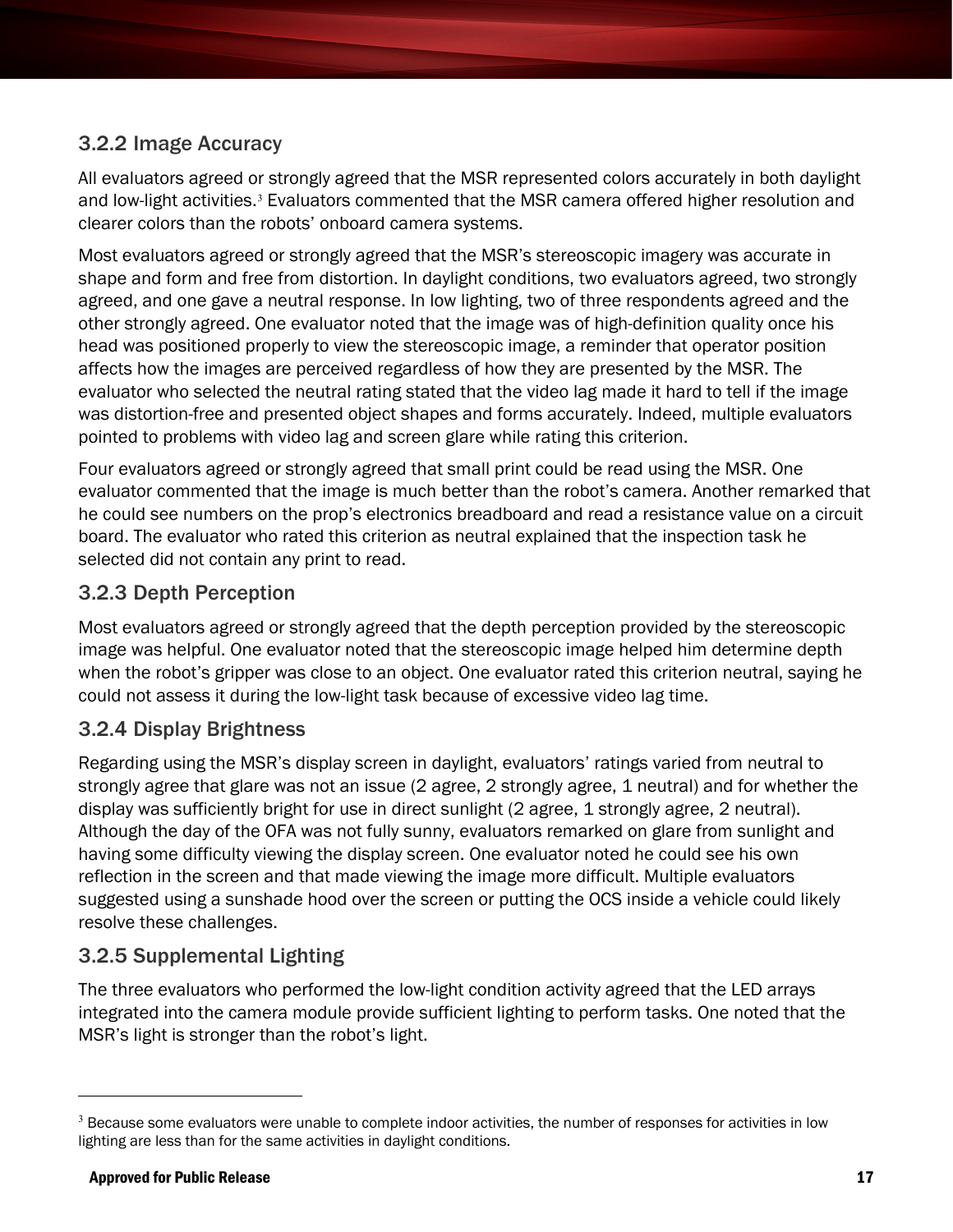Another commented that the LED light "made it look like daylight," but struggled to assess the criterion because the video lagged and froze during the task.

## <span id="page-24-0"></span>3.3 Communications and Range

This section covers assessment of the wireless performance of the system, in particular whether the remote and operator segments continue to operate when separated by a distance up to 500 feet.

All evaluators experienced challenges with the wireless video system in both the indoor, low light scenario and the extended distance scenario. In the indoor, low light scenario, the system initially lost connection while navigating in the building. The system and props being used in the scenario (simulated explosive devices) were moved closer to the door to reduce the number of walls the signal had to travel through. After that, the system did not lose connection, but a transmission delay (the aforementioned "video lag") still prevented evaluators from effectively using the system as intended. One evaluator summarized the experience saying, "The camera is great. It's the lag that's difficult to deal with."

Multiple factors could explain, or have played a role in, the diminished transmission range and speed of the system. One possible cause might have been a congested Wi-Fi spectrum, either from running three MSR systems close to each other or because of interference from other Wi-Fi devices present. Another potential cause is concrete construction of the building used to stage in the low light assessment. It is also possible that the selected radio was simply not powerful enough to meet the criteria.

Overall, the communications and rage of operation criteria were not met by the system. All three evaluators who performed the range tests disagreed or strongly disagreed with the statement "the system was able to operate at a range of 500 feet" [\(Figure 3-3\)](#page-24-1). The technology developer noted that performance of the communication system at the OFA did not match their previous testing and said Honeybee would investigate possible causes and improvements to the system.



Figure 3-3 Evaluator Ratings of Communications and Range

<span id="page-24-1"></span>Some evaluators suggested that using a wireless mesh mobile ad hoc network (MANET) radios on licensed spectrum, rather than relying on ISM band Wi-Fi might solve the problem of extending the MSR's wireless range. Nonetheless, others pointed out that such systems are often very expensive and may be outside the budgets of smaller departments.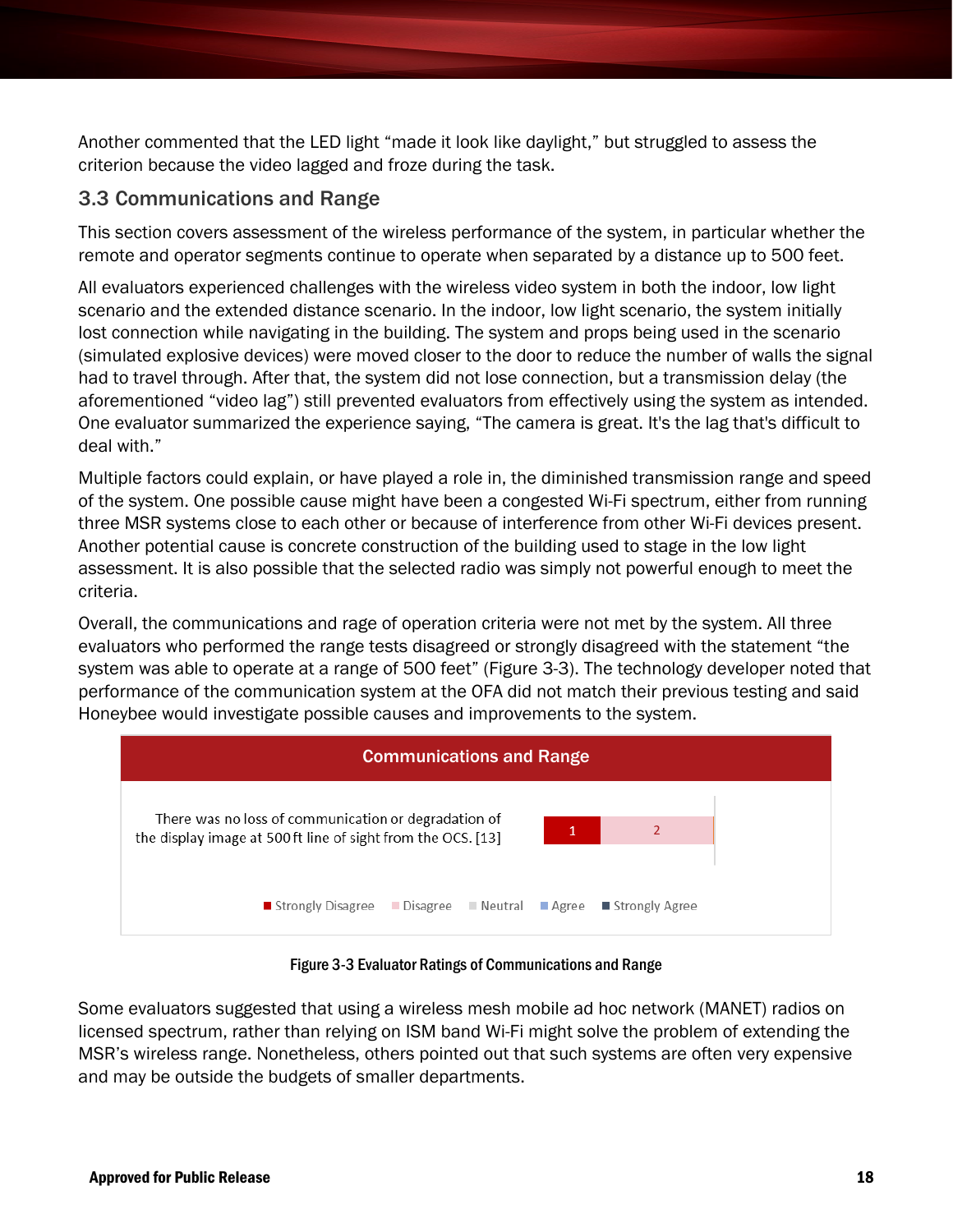# <span id="page-25-0"></span>3.4 General Usability

This section covers the evaluators' assessment of the general usability of the MSR system, including ease and comfort of use and comparison against existing robot camera systems. [Figure 3-4](#page-25-2) shows the evaluators' ratings. Sections [3.4.1](#page-25-1) through [3.4.4](#page-26-3) further describe these ratings. Suggestions for improvement that NUSTL's OFA team gathered during the group discussion are also described.



Figure 3-4 Evaluator Ratings of General Usability

## <span id="page-25-2"></span><span id="page-25-1"></span>3.4.1 Ease of Use

Evaluators were asked if the training provided by the developer was sufficient to learn to operate the system: three evaluators agreed and two strongly agreed. One evaluator recommended having an MSR system in the classroom for demonstration purposes in addition to the training presentation.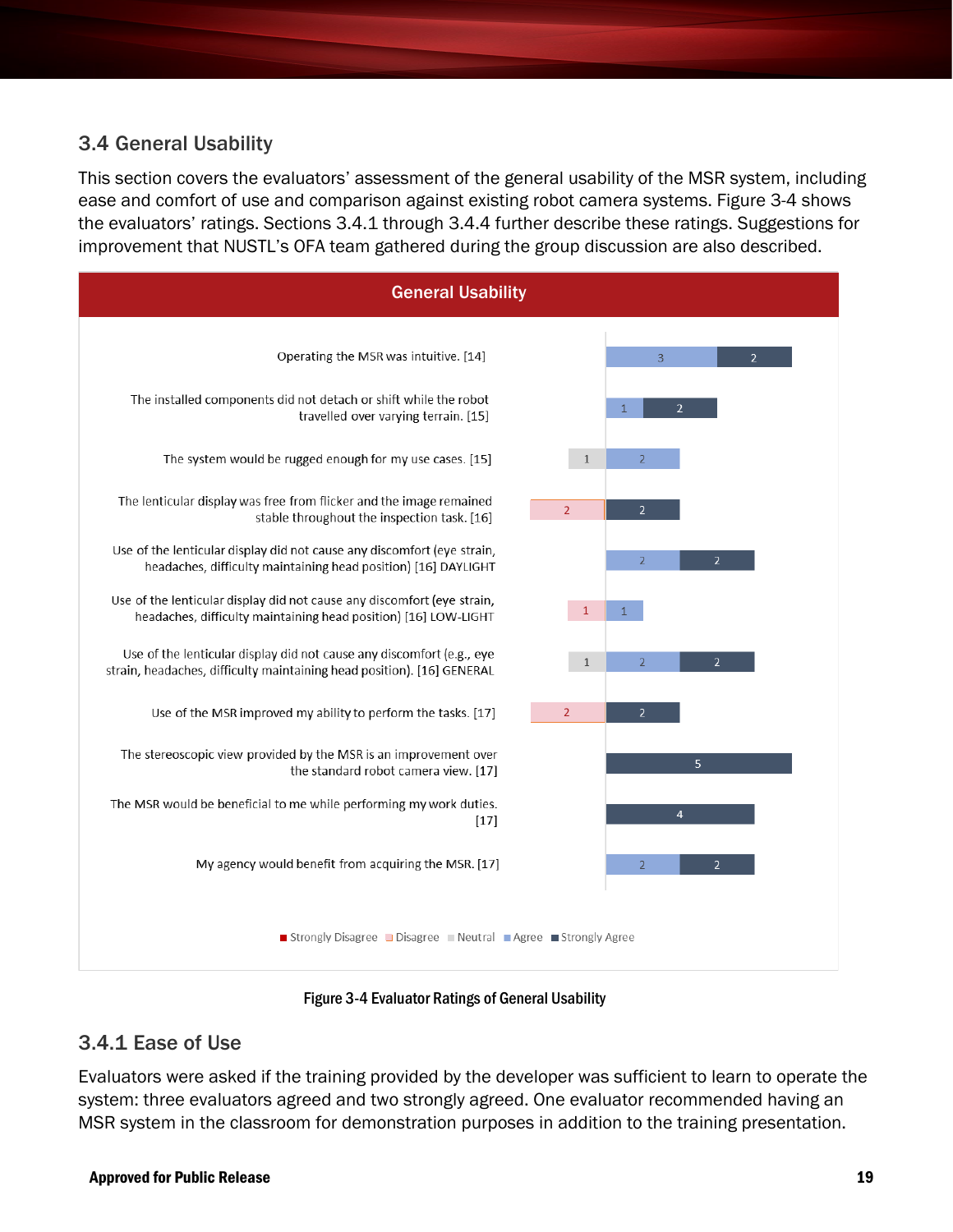<span id="page-26-3"></span>Another evaluator recommended that the training include scenarios. When asked if operating the system was intuitive, three evaluators agreed and two strongly agreed. One evaluator said that the display takes some getting used to in order to find the "sweet spot" where the image appears in 3D. Another evaluator suggested that some functions such as zoom should be relabeled to make them more intuitive.

## <span id="page-26-0"></span>3.4.2 Ruggedness

Evaluators were asked if the MSR components remained in place while the robot travelled over varying terrain: one agreed, two strongly agreed, and two did not respond. One evaluator noted that the robot travelled over two curbs, a grassy area and a bump without losing any MSR components. When asked if the system would be rugged enough for the evaluators' use cases, two agreed, one was neutral and two did not respond. One evaluator stated that the Velcro mount needs to be improved. During the low-light activity, another evaluator experienced the core module falling off due to vibration caused by turning the robot in a tight circle. The developer then relocated the core module to the robot arm, which the evaluator felt was not an ideal location.

## <span id="page-26-1"></span>3.4.3 Visual Discomfort

Out of four responding evaluators, two disagreed and two strongly agreed that the lenticular display was free from flicker and the image remained stable during the inspection tasks. Although one evaluator said that the image remained stable, he chose "disagree" due to the difficulty posed by the video lag.

Throughout the OFA activities, evaluators were asked if they experienced any visual discomfort while operating the system. Four of the evaluators did not experience any issues. One evaluator stated that prolonged use of the system did result in some eye strain and headache. He decided to limit his use of the 3D image to close-up work only, and reported that this approach seemed to resolve the issue.

# <span id="page-26-2"></span>3.4.4 Overall Performance

Evaluators were asked if using the MSR system improved their ability to perform the tasks represented in the OFA scenarios; two disagreed, two strongly agreed, and one did not respond. One evaluator who disagreed noted that the video lag caused by the loss of communication between the OCS and the core module made him not trust what he was seeing on the lenticular screen. When asked if the stereoscopic view provided by the MSR is an improvement over the standard robot camera view, all five evaluators strongly agreed. One evaluated stated that as long as the video feed was not lagging, the view from the MSR was vastly superior when compared to the robot's own camera.

Evaluators were asked if the MSR would be beneficial to them while performing their work duties. All four evaluators that responded strongly agreed. Two evaluators added the caveat that the video lagging issue would have to be fixed first. When asked if their agency would benefit from acquiring the MSR, two agreed and two strongly agreed.

Given the opportunity to say what they liked the most about the MSR, all five evaluators mentioned the clarity and quality of the video image in their responses. One evaluator also cited the ease of installation, while another mentioned the improved depth perception.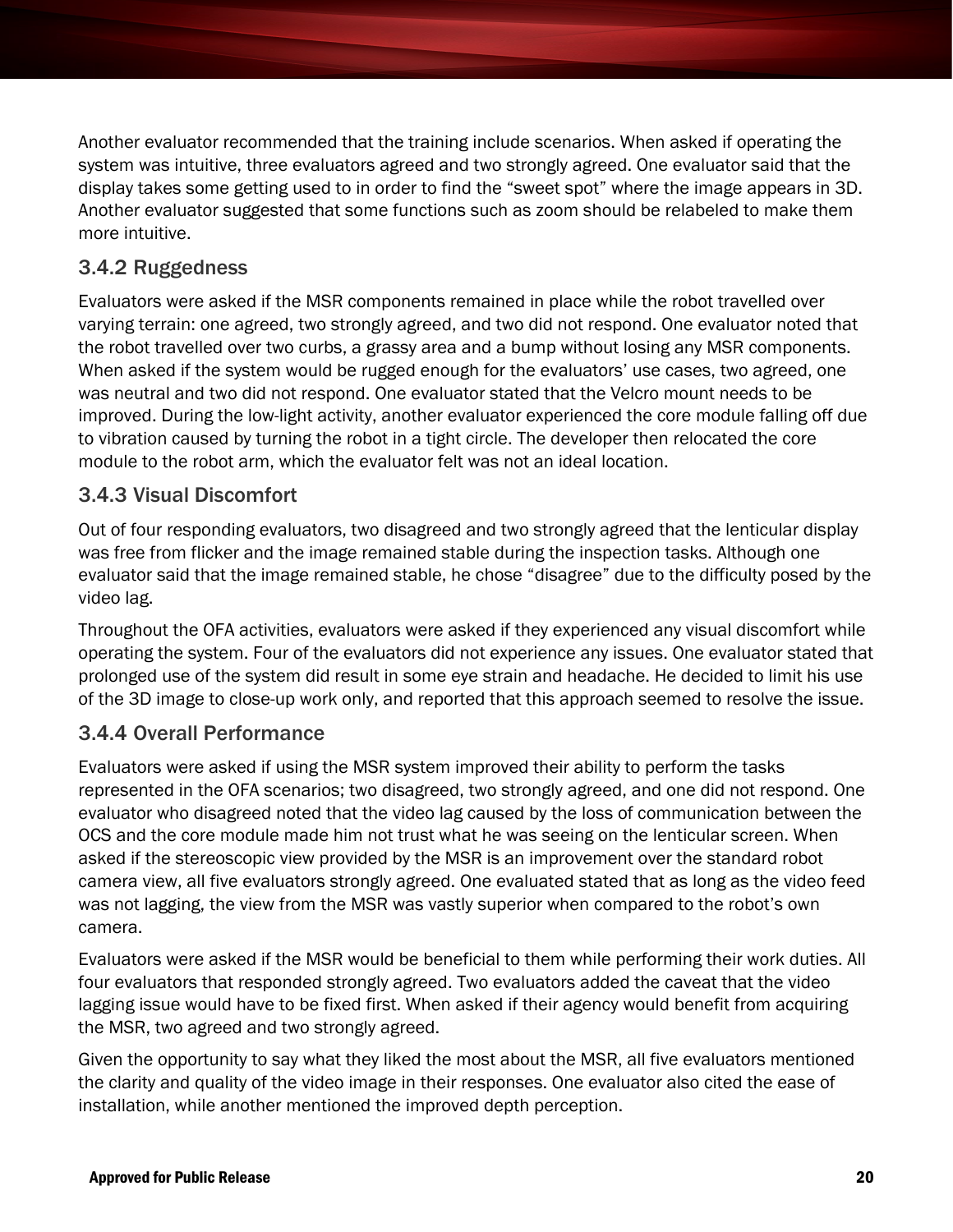A different evaluator pointed to the improved lighting and camera zoom feature, and also stated that the 3D image would be useful for detail work.

Evaluators were also asked what they liked least about the MSR. All five evaluators mentioned the video lagging and/or signal loss issues they experienced. One evaluator added that there were too many wires connecting the camera to the core module, that the setup time would be too long in some scenarios, and that the Velcro mounting method is not a long-term solution. Another evaluator also commented the Velcro mount needed to be improved.

# <span id="page-27-0"></span>3.4.5 Potential Use Cases

Throughout the OFA, evaluators considered and discussed their potential uses for the MSR. One evaluator said he would use the MSR for situations requiring detailed work but may not take the time to set it up a quickly evolving situation (e.g., a hostage crisis) when getting a quick view of the situation would be the priority. Multiple evaluators said they would not use the stereoscopic image for driving the robot but rather for fine manipulation tasks where depth perception is useful (e.g., manipulating doorknobs to open doors, cutting open or unzipping bags, placing disruptors). Evaluators noted that even though the MSR camera could provide the necessary fidelity, they generally would not use a robot to cut wires or pull detonators from an explosive device.

# <span id="page-27-1"></span>3.4.6 Opportunities for Improvement

Evaluators also made suggestions for improvements to the MSR:

- Improve wireless transmission capabilities to eliminate lag and ensure the camera system works everywhere that the robot works.
- Improve component mounting options. Evaluators liked that the MSR could be retrofit on to a department's existing robot, but suggested that it would be helpful to have custom mountings available so that components could more easily be fitted to the robot. One evaluator suggested that the ideal configuration for the MSR would be for the camera module to be added as a plug-and-play accessory to the robot that transmitted over the robot's existing wireless system.
- Improve MSR cable management. During the OFA, some evaluators had difficulty with the cables between the MSR camera head and core module. They noted such cables could snag, be pinched, limit the motion of the robot arm or joints, or pull the camera out of alignment. One evaluator suggested integrating the core and camera components to eliminate cabling.
- Optimize the size of the MSR. Some evaluators suggested that making the batteries and components smaller would improve the ease of mounting components.
- Incorporate measurement scaling or range finding in the display. These would be useful for determining the size of objects in view and determining distance. Some robot tools (e.g., disrupters, lasers) are designed to operate best at specific distances from the object of interest.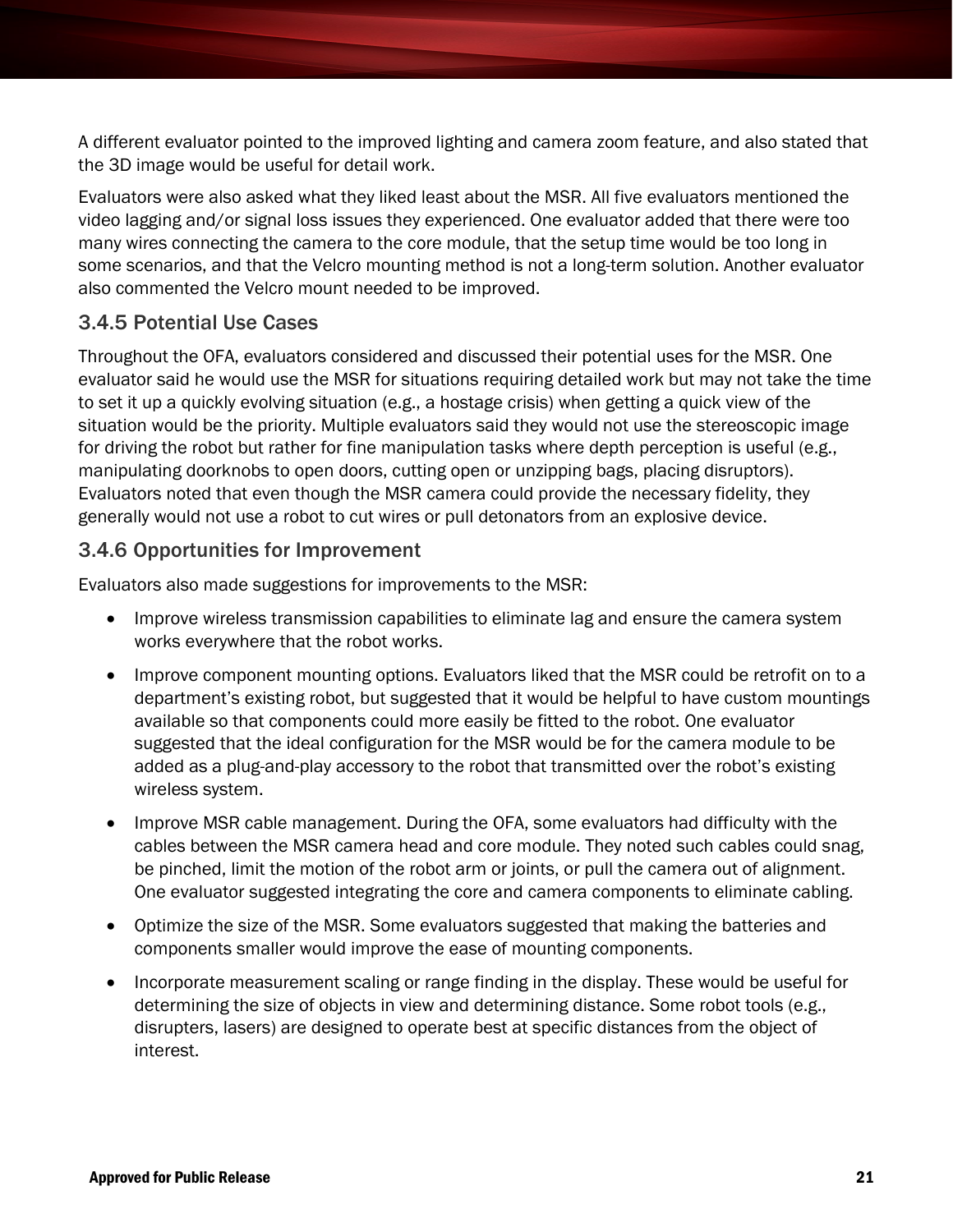# <span id="page-28-0"></span>4.0 CONCLUSIONS

The objective of the OFA was to assess the operational suitability of the MSR for bomb technicians. Five bomb tech evaluators provided feedback on the installation, imaging capabilities, communications range and general usability of the system. Throughout the OFA, evaluators suggested opportunities for improvements to make the MSR more suitable for use in the field.

MSRs were installed on each of three different bomb robots: the Telemax Hybrid and ICOR models T5 and MK3. The MSR camera heads were attached to each robot arm using Velcro and a ball joint; the core module's mounting location varied by robot. System setup ranged from about 10 minutes up to 30 minutes as evaluators and technology developers experimented with getting the right attachment location and method on robots that they had not previously used with the MSR. Evaluators had mixed feedback on MSR installation and on components shifting or detaching during operations. For the Telemax Hybrid, the MSR's video/data cable between the camera head (installed at the gripper) and the core module (installed on the robot body) got wrapped around the arm a few times because the arm had the ability to fully swivel. This movement caused the wire to wrap around the robot arm and pull the camera head off its Velcro mounting. Evaluators noted that MSR mounting strategies should be improved. They also suggested developing custom mounting brackets for each type of robot rather than using Velcro and zip ties.

Evaluators were readily able to use the MSR and orient their head position to view the stereoscopic image. Although one evaluator had minor visual discomfort viewing the stereoscopic image, the reviews of the MSR camera and display were positive. Evaluators stated that the quality of the MSR camera's image was excellent and superior to the robots' onboard cameras. They considered the depth perception afforded by the stereoscopic view helpful. They believe that using the MSR would improve their ability to see small details and perform tasks that require fine manipulation or depth perception. Evaluators noted some difficulty with viewing the screen in bright daylight conditions but felt the difficulty could be overcome by moving the operator control station inside a vehicle.

Throughout the assessment, the video image from the MSR lagged behind that of the robot's own camera. The lag increased (up to 20 seconds) with increased distance between the robot and operator control station. The signal was lost when the robot moved beyond approximately 150 to 250 feet from the control station and when the robot went into or behind a concrete block building. This limitation prevented evaluators from accomplishing some of the planned activities. Evaluators remarked that the transmission problems must be fixed so that the camera transmission works everywhere the robot works.

Overall, evaluators considered the MSR image quality and depth perception to be improvements over existing systems, but emphasized that the wireless transmission difficulties must be fixed for the technology to be viable. Evaluators suggested enhancements in component size, mounting method, cable management and distance/measurement capabilities to further improve the technology.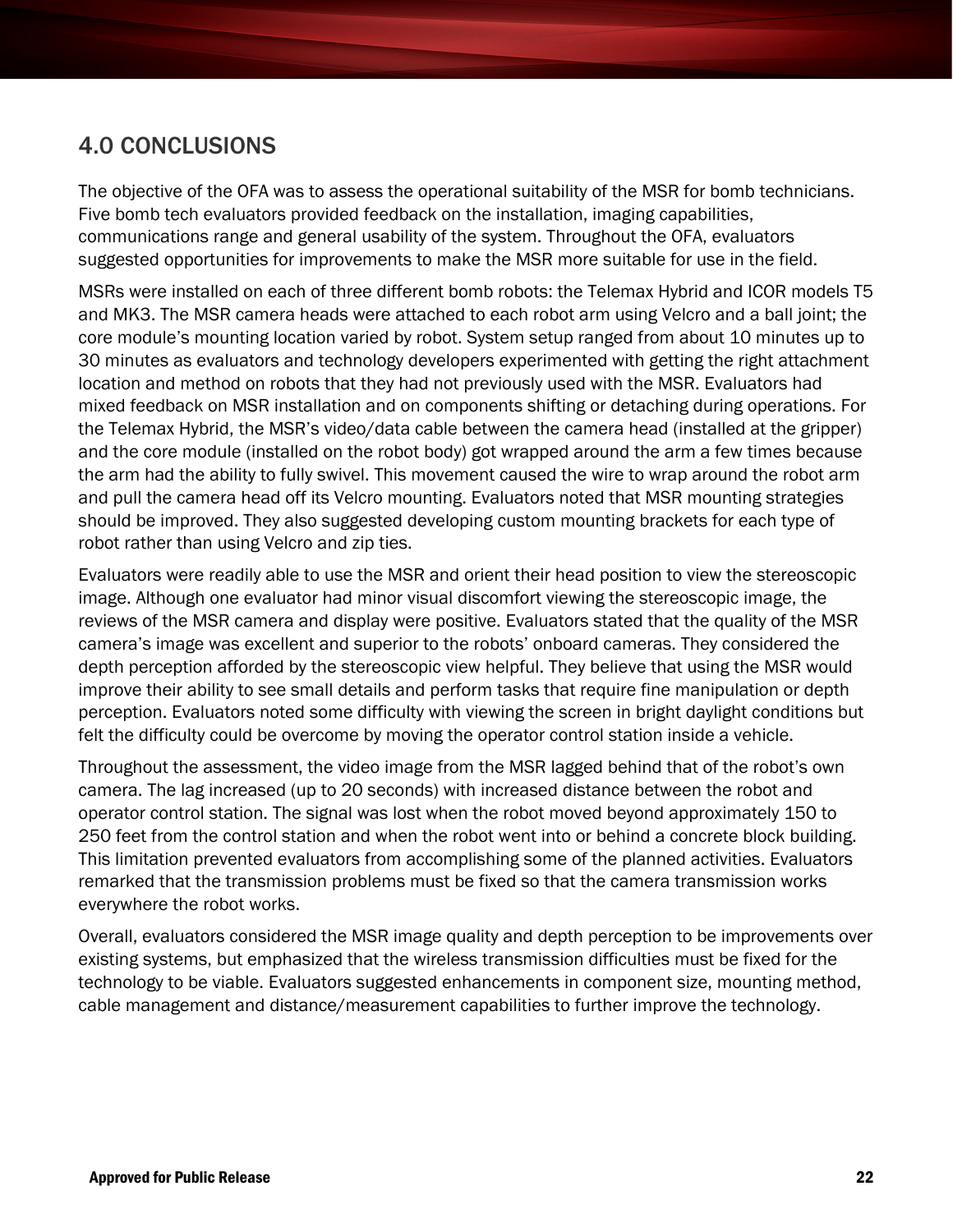# <span id="page-29-0"></span>5.0 APPENDIX

[Table 5-1](#page-29-1) summarizes the results of the evaluator questionnaires across all criteria. The number in brackets after the criterion description represents which requirement number from [Table 1-2](#page-9-0) the statement addresses. The number in each response column from Strongly Agree to Strongly Disagree represents the number of evaluators who selected that response for each criterion. Because not all evaluators were able to complete some activities, the number of responses per criterion varies.

<span id="page-29-1"></span>

| <b>Criterion</b>                                                                                                                                                                                                                                                          | Disagree<br><b>Strongly</b> | <b>Disagree</b> | Neutral        | Agree          | Strongly<br>Agree |
|---------------------------------------------------------------------------------------------------------------------------------------------------------------------------------------------------------------------------------------------------------------------------|-----------------------------|-----------------|----------------|----------------|-------------------|
| Installation                                                                                                                                                                                                                                                              |                             |                 |                |                |                   |
| Setup of the Operator Control Station was quick and straightforward. [1]                                                                                                                                                                                                  |                             |                 | $\overline{2}$ | $\overline{2}$ | $\mathbf{1}$      |
| Installation of the camera and core components onto the robot was<br>quick and straightforward. [1]                                                                                                                                                                       |                             |                 | $\mathbf{1}$   | $\overline{2}$ | $\overline{2}$    |
| No modification to the robot was necessary when installing the system<br>components. [2]                                                                                                                                                                                  |                             |                 | $\mathbf 1$    | 3              | 1                 |
| The design of the installed components would allow them to be installed<br>on other types of robots. [3]                                                                                                                                                                  |                             |                 |                | 5              |                   |
| After installation, the pose of the cameras was adjustable. [4]                                                                                                                                                                                                           |                             | 1               |                | $\overline{2}$ | $\overline{2}$    |
| The installation did not block the view of any of the robot's cameras. [5]                                                                                                                                                                                                |                             |                 |                | 3              | $\overline{2}$    |
| The installation did not impede any of the robot's movement capability<br>(e.g., movement of robotic arm) or potential uses (e.g., components did<br>not extend beyond the robot's body such that they would impede robot<br>operation in narrow aisles or pathways). [5] |                             | 3               |                |                | $\overline{2}$    |
| <b>Camera and Display</b>                                                                                                                                                                                                                                                 |                             |                 |                |                |                   |
| The field of view provided by the MSR is sufficient. [6]                                                                                                                                                                                                                  |                             |                 |                | 3              | $\overline{2}$    |
| The monocular view of the MSR is an improvement over the existing<br>robot camera. [7]                                                                                                                                                                                    |                             |                 |                | $\overline{2}$ | 1                 |
| The camera zoom feature was sufficient for my use. [7]                                                                                                                                                                                                                    |                             |                 |                | 3              |                   |
| The lenticular display presented object colors accurately. [8] DAYLIGHT<br><b>OPERATION</b>                                                                                                                                                                               |                             |                 |                | $\overline{2}$ | 3                 |
| The lenticular display presented object colors accurately. [8] LOW-LIGHT<br><b>OPERATION</b>                                                                                                                                                                              |                             |                 |                | $\overline{2}$ |                   |

#### Table 5-1 Evaluation Criteria and Evaluator Responses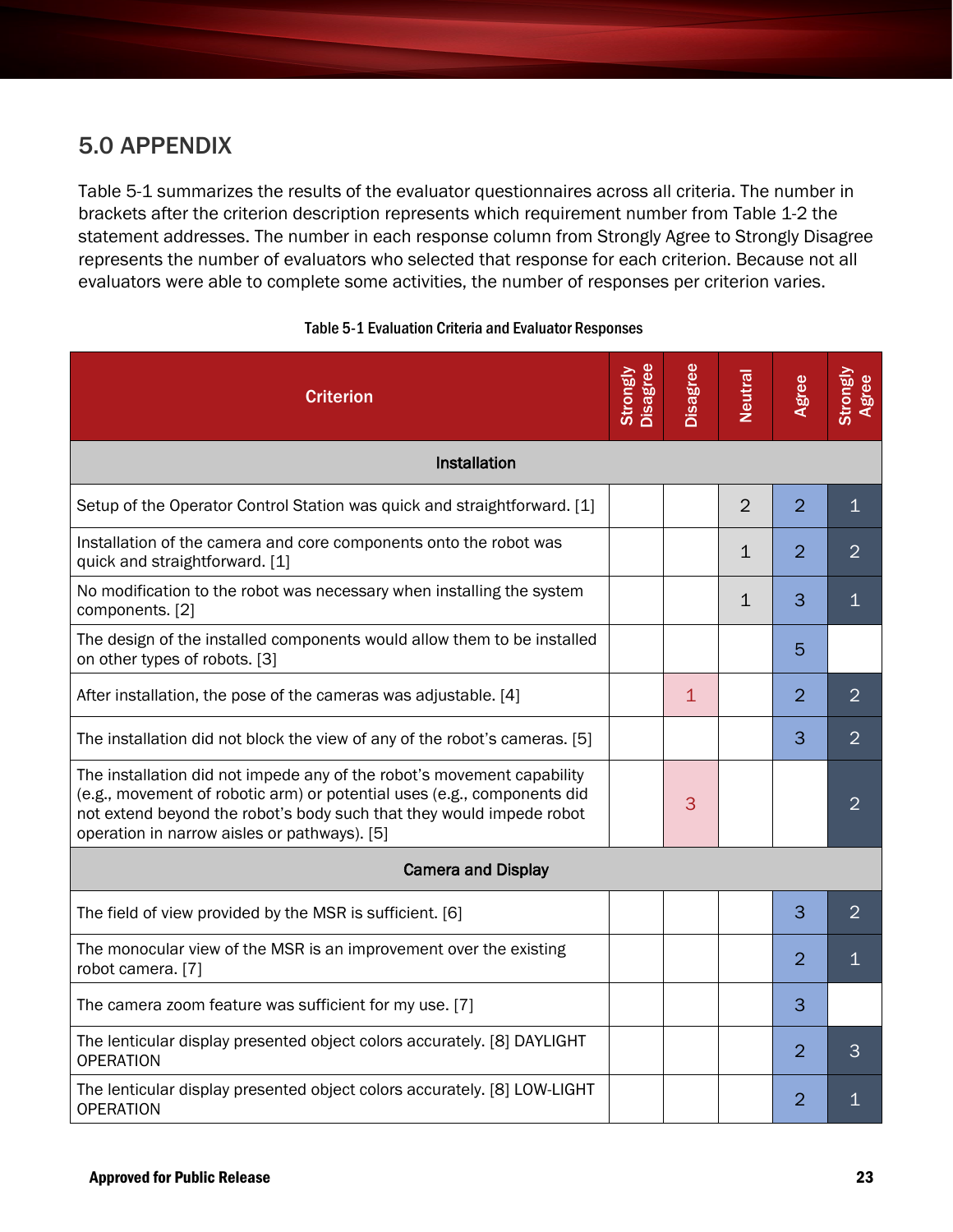| <b>Criterion</b>                                                                                                                                          | <b>Disagree</b><br><b>Strongly</b> | Disagree       | Neutral        | Agree          | Strongly<br>Agree |  |  |  |
|-----------------------------------------------------------------------------------------------------------------------------------------------------------|------------------------------------|----------------|----------------|----------------|-------------------|--|--|--|
| The stereoscopic image from the lenticular display was free from<br>distortion and presented object shapes and forms accurately. [9]<br><b>DAYLIGHT</b>   |                                    |                | $1*$           | $\overline{2}$ | $\overline{2}$    |  |  |  |
| The stereoscopic image from the lenticular display was free from<br>distortion and presented object shapes and forms accurately. [9] LOW-<br><b>LIGHT</b> |                                    |                |                | $\overline{2}$ | 1                 |  |  |  |
| The display image was accurate enough to allow reading of small print<br>during the inspection task. [9] DAYLIGHT                                         |                                    |                | $1*$           | $\overline{2}$ | $\overline{2}$    |  |  |  |
| The display image was accurate enough to allow reading of small print<br>during the inspection task. [9] LOW-LIGHT                                        |                                    |                |                | $\overline{2}$ |                   |  |  |  |
| The depth perception provided by the stereoscopic image improved my<br>ability to complete the task. [9] DAYLIGHT                                         |                                    |                |                | $\overline{2}$ | 3                 |  |  |  |
| The depth perception provided by the stereoscopic image improved my<br>ability to complete the task. [9] LOW-LIGHT                                        |                                    |                | $1*$           | $\mathbf{1}$   |                   |  |  |  |
| The lenticular display was sufficiently bright to be viewable in direct<br>sunlight. [10, 11]                                                             |                                    |                | $\overline{2}$ | $\overline{2}$ | 1                 |  |  |  |
| Glare and lens flare from sunlight on the camera lens were not an issue<br>during the task. [12]                                                          |                                    |                | $\mathbf 1$    | $\overline{2}$ | $\overline{2}$    |  |  |  |
| The dimmable LED arrays provided sufficient light to perform the tasks.<br>$[12]$                                                                         |                                    |                |                | 3              |                   |  |  |  |
| <b>Communications and Range</b>                                                                                                                           |                                    |                |                |                |                   |  |  |  |
| There was no loss of communication or degradation of the display image<br>during the inspection task at 500 ft line of sight from the OCS. [13]           | $\mathbf{1}$                       | $\overline{2}$ |                |                |                   |  |  |  |
| General                                                                                                                                                   |                                    |                |                |                |                   |  |  |  |
| Operating the MSR was intuitive. [14]                                                                                                                     |                                    |                |                | 3              | $\overline{2}$    |  |  |  |
| The installed components did not detach or shift while the robot<br>travelled over varying terrain. [15]                                                  |                                    |                |                | $\mathbf{1}$   | $\overline{2}$    |  |  |  |
| The system would be rugged enough for my use cases. [15]                                                                                                  |                                    |                | $\mathbf{1}$   | $\overline{2}$ |                   |  |  |  |
| The lenticular display was free from flicker and the image remained<br>stable throughout the inspection task. [16]                                        |                                    | $\overline{2}$ |                |                | $\overline{2}$    |  |  |  |
| Use of the lenticular display did not cause any discomfort (e.g., eye<br>strain, headaches, difficulty maintaining head position). [16] DAYLIGHT          |                                    |                |                | $\overline{2}$ | $\overline{2}$    |  |  |  |
| Use of the lenticular display did not cause any discomfort (e.g., eye<br>strain, headaches, difficulty maintaining head position). [16] LOW-LIGHT         |                                    | $\mathbf 1$    |                | $\mathbf{1}$   |                   |  |  |  |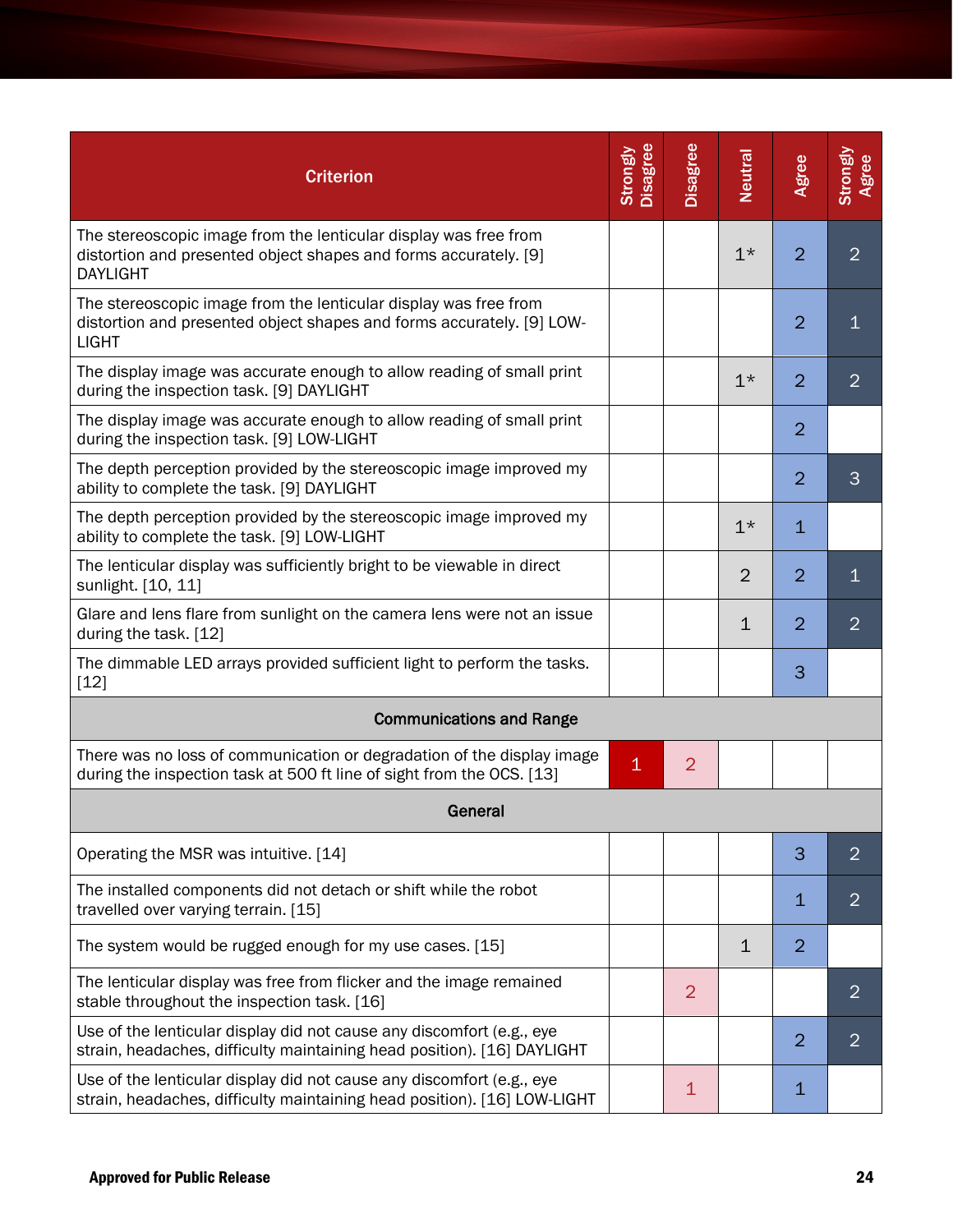| <b>Criterion</b>                                                                                                                                | <b>Disagree</b><br>Strongly | Disagree       | Neutra | Agree | Strongly<br>Agree |  |  |  |
|-------------------------------------------------------------------------------------------------------------------------------------------------|-----------------------------|----------------|--------|-------|-------------------|--|--|--|
| Use of the lenticular display did not cause any discomfort (e.g., eye<br>strain, headaches, difficulty maintaining head position). [16] GENERAL |                             |                |        | 2     | 2                 |  |  |  |
| Use of the MSR improved my ability to perform the tasks. [17]                                                                                   |                             | $\overline{2}$ |        |       | $\overline{2}$    |  |  |  |
| The stereoscopic view provided by the MSR is an improvement over the<br>standard robot camera view. [17]                                        |                             |                |        |       | 5                 |  |  |  |
| The MSR would be beneficial to me while performing my work duties.<br>[17]                                                                      |                             |                |        |       | 4                 |  |  |  |
| My agency would benefit from acquiring the MSR. [17]                                                                                            |                             |                |        | 2     | 2                 |  |  |  |
| * Respondent indicated that this neutral rating was based on not being able to adequately assess the criterion<br>during the activity.          |                             |                |        |       |                   |  |  |  |